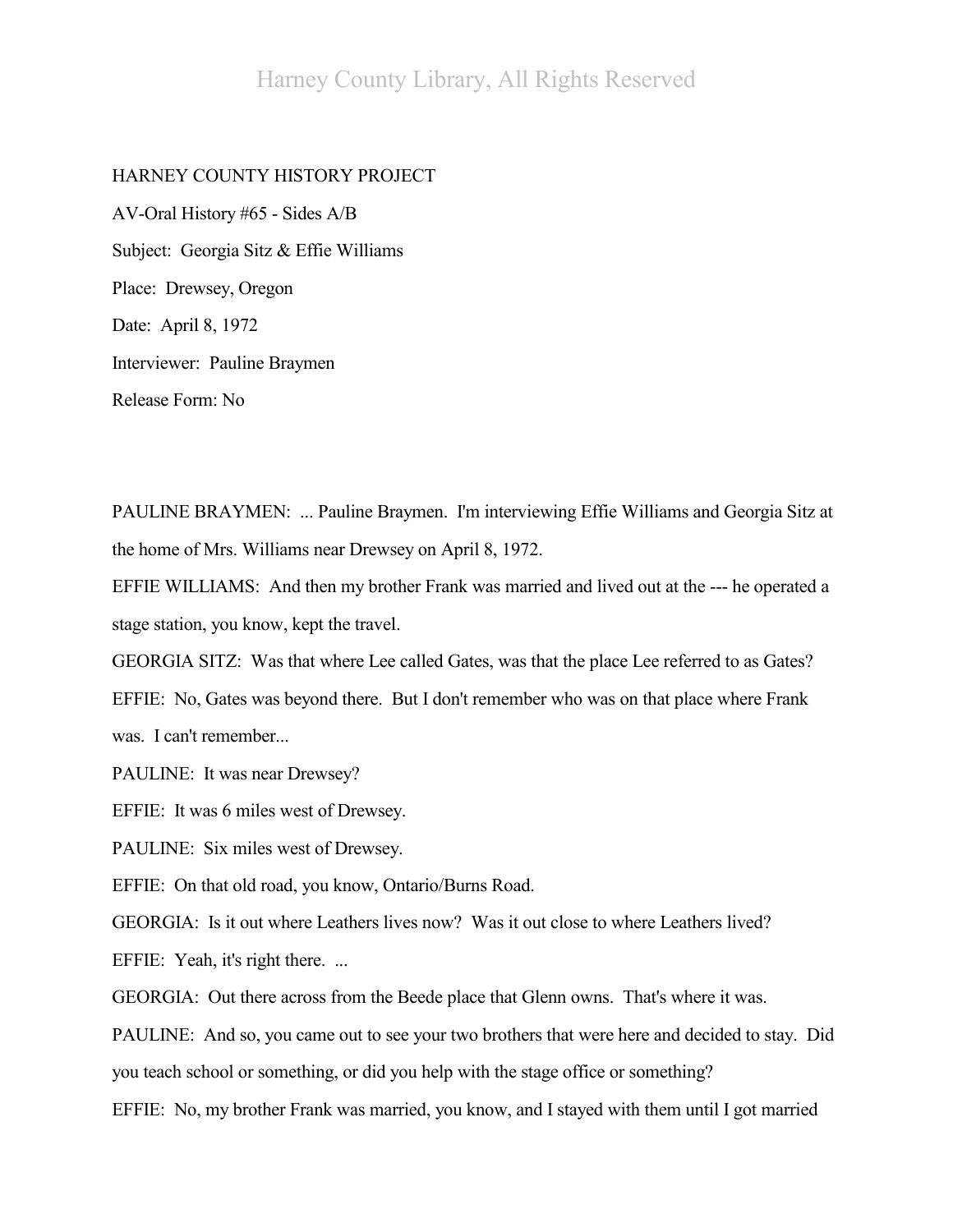myself. And I taught just a small school out west of town. One winter, one term, and that was the extent of my teaching. Then I got married in 1900 --- almost forget sometimes.

PAULINE: What was your husband's name?

EFFIE: Sylvester Williams, or S. S. Williams.

PAULINE: Were you living here, did you live here?

EFFIE: We settled on part of this ranch, but you don't know where Lee lives...

PAULINE: No, not really, sort of. Now they live on down the highway a little way, and then you turn off.

EFFIE: Yes, on down the highway. What they used to call the Duncan Ranch. Mr. Duncan owned a ranch, and then my husband bought it, you know. Well, his father bought it. His father was the stage contractor, mail contractor, you know, so he bought the ranch. And then when he passed away, why my husband and his brother, you know, fell heir to that. And then we acquired, after we were married, this place up here and built this house in 1914. And I've lived here most of the time ever since.

Well for twelve years I spent the winter months in Portland, after my husband passed away. ... in Portland, I spent the winter months down there, and I think most every summer I came back up here for a while. So, since then I have --- and then my daughter, I had two daughters living down there, this one and my oldest daughter. But after she passed away ---

She and her husband went to Fort Knox during World War II, you know, and I was left there, would have been left alone, so I came back up here, and been here ever since. PAULINE: How did your husband happen to come to Harney County, do you know? EFFIE: Well, his father was in the stage business, you know, was awarded the contract from Ontario to Burns, and so my husband, you know, worked with his father. And when his father passed away, I believe it was '96, why he took charge of it, the stage line, and he got that contract. And then after we were married, he quit staging for a couple of years, I think, and then he took it up again for, I think, one contract he carried out. And after that why he spent the rest of his days right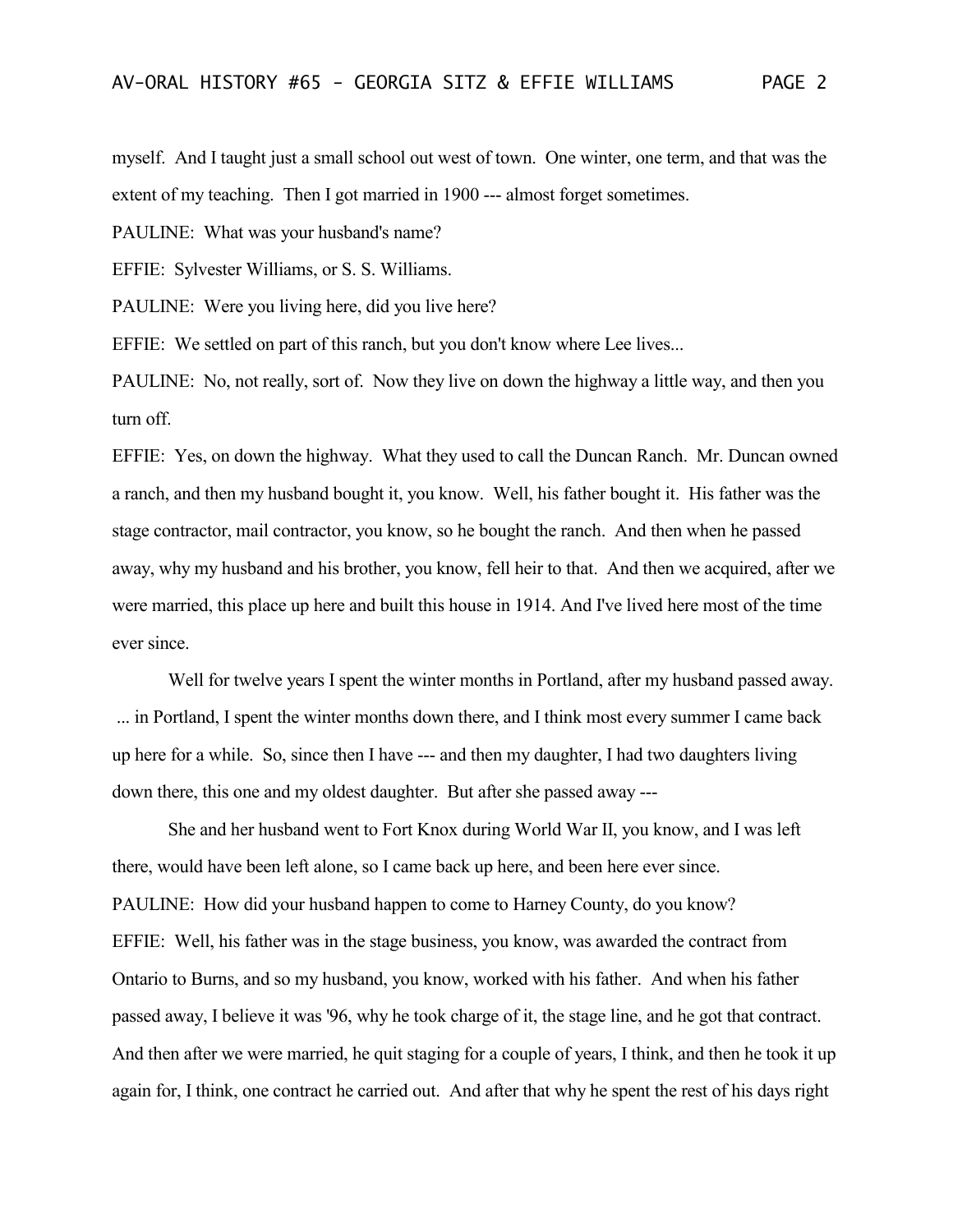on the ranch.

GEORGIA: That contract was over in John Day country wasn't it, the one he finished out?

EFFIE: No that was later, that one. He and my brother Frank staged them out over there. ...

contract, I guess.

PAULINE: What ---

EFFIE: But my husband and his father, oh, they had the stage contract, mail contract all over Idaho, and Utah, Arizona.

PAULINE: And they took passengers and the mail. Did they take passengers as well as the mail?

EFFIE: Yes, passengers and freight.

PAULINE: What kind of rigs did they have? Was it a stage like you see on TV, when they say, oh here comes the stage?

EFFIE: A good deal like that.

GEORGIA: Old time concord coaches.

EFFIE: I've forgotten what they called those.

GEORGIA: Concord coaches.

PAULINE: Concord coaches.

GEORGIA: Concord, yes.

EFFIE: I don't think there is anything else very exciting.

GEORGIA: You know when you spent two or three winters over at Drewsey sending Lee to school, didn't you? They had to ride horseback to the lower ranch, and that's quite a ways up to the school.

EFFIE: Yes, but --- I think at first, they only had six months of school. ... grade school, and then back to the ranch.

PAULINE: They came into Drewsey.

EFFIE: That wouldn't be very interesting, I don't think.

GEORGIA: When Lee first went to school, he went up to Cass, wasn't it, up here at Culver? I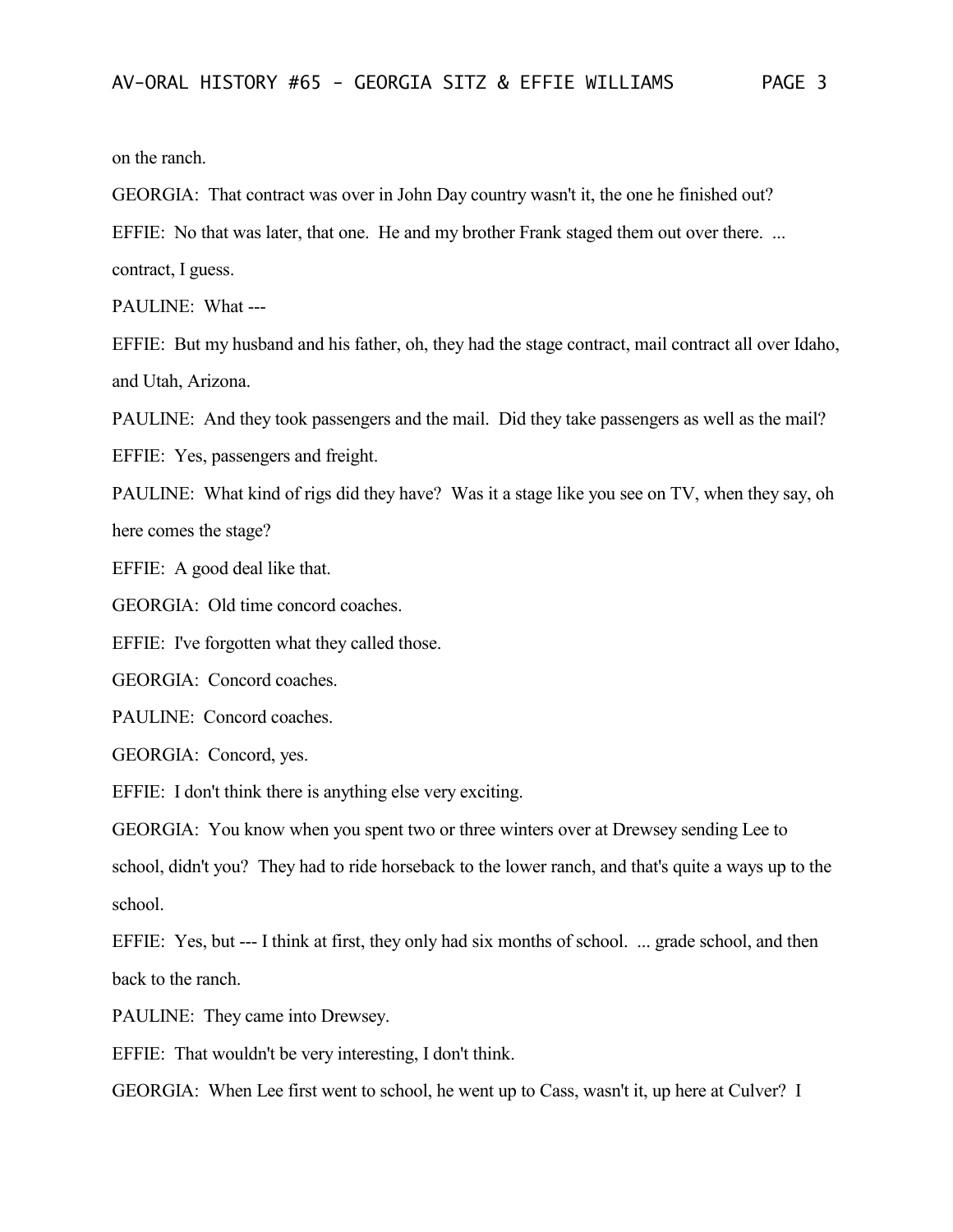mean for his first year.

EFFIE: No, he went the first year to Emma Muller.

PAULINE: Well Georgia, when did you come out? Did you come later?

GEORGIA: Yes, I came later. I've almost forgotten, I came out two or three times, you know,

didn't I? The first time I came out, do you remember the date, is when Lee was just ---

EFFIE: Twice you came out. You stayed a year the first time you came and went home. Then you and mother came.

GEORGIA: Yes.

EFFIE: I remember you came back when Frances was, with the baby, you know, just a week old, something like that.

GEORGIA: Well, I forget when you first came.

EFFIE: Lee would have been a year old. So, it must have been --- he was born in 1902. I suppose you came sometime in 1902.

GEORGIA: I believe that was in '01 when I first came wasn't it, or was it 1902?

EFFIE: Why no, Lee was born in 1902. ...

GEORGIA: I thought I came west to teach school, but I got married instead.

PAULINE: Instead. Well, did you teach school at all?

GEORGIA: No.

PAULINE: You just got married?

GEORGIA: Yes. I know when you came west, you know, we had to come --- we'd leave Ontario in the morning, we'd leave at 9 o'clock in the morning and we'd get to Drewsey late in the morning.

Come over Bendire Mountain, and of course there was no highways then, you know, on horse

driven stages. There was the Concord coaches, you know.

EFFIE: Did you stay at Foppiano?

GEORGIA: We stopped there for lunch. Julian Byrd, I remember, was on the stage. He used to be editor of the Burns Times. And he used to tell ... he brought me up from Missouri. But that was an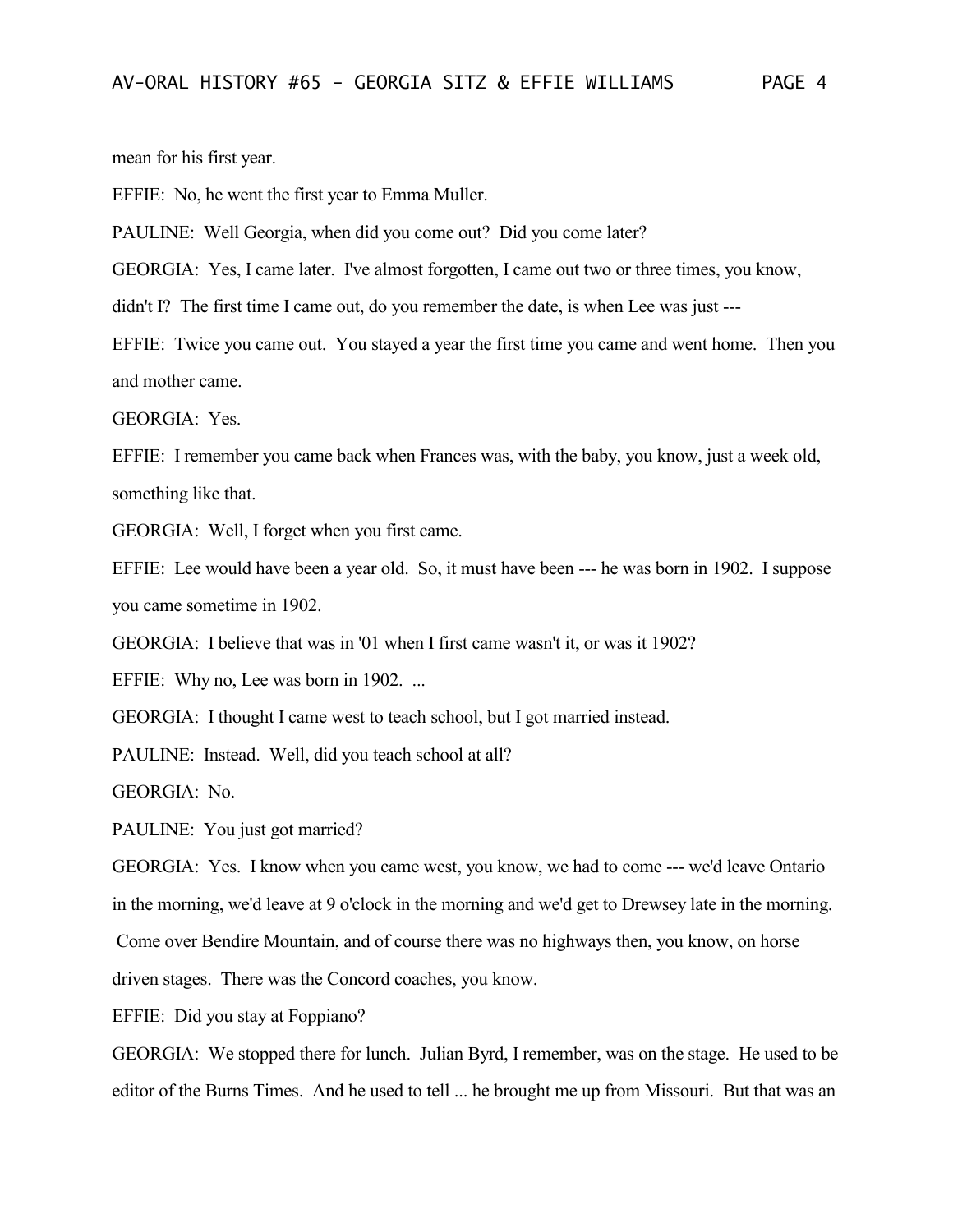awful dirty place. But we didn't eat much, but we stopped there anyway, you know.

PAULINE: Now where was this place Foppiano? How do you spell it? Do you know?

GEORGIA: F O P I A N O wasn't it? Italian name, you know, Foppianoo.

PAULINE: Yes, it doesn't matter because, I mean I take this home and then I listen to it back and write it up, and the ones that

--- oh, if there's, you know, some really good conversation on it ... unless it's just really good ... So, I don't worry about that.

GEORGIA: See Mom was 17 when she came out here to visit her brother. And that was quite a thing in those days, coming on the train. How long did it take ...?

PAULINE: Five days on ---

EFFIE: It would take a long time to come. We had stopovers; you know.

GEORGIA: I came by train, too, you know.

EFFIE: I know I spent one night in Salt Lake, and one night in ... Two stopovers is what ...

PAULINE: I think I didn't have the recorder working properly when we first started, so I didn't get

on where you came from. Do you want to tell me again so that --- Where did you come from?

EFFIE: We came from --- I came from Sandsport, Missouri. I was born at Columbia, Kentucky.

And then we moved away from there and settled at Sandsport --- near Jamesport. I think I was 9

years old when we left Kentucky, when I was 9.

PAULINE: Were you born in Kentucky, too?

GEORGIA: Yes, we were both born in Columbia, Kentucky. And was you 9 or 7, Effie, when you came?

EFFIE: I was 8 or 9. We came in the fall and I was 8 years old.

GEORGIA: I must have been 11. There were 2 years difference in our ages.

EFFIE: ... About 22 months difference.

GEORGIA: If Mom hadn't come out here, see, I mean the rest of us probably wouldn't have come.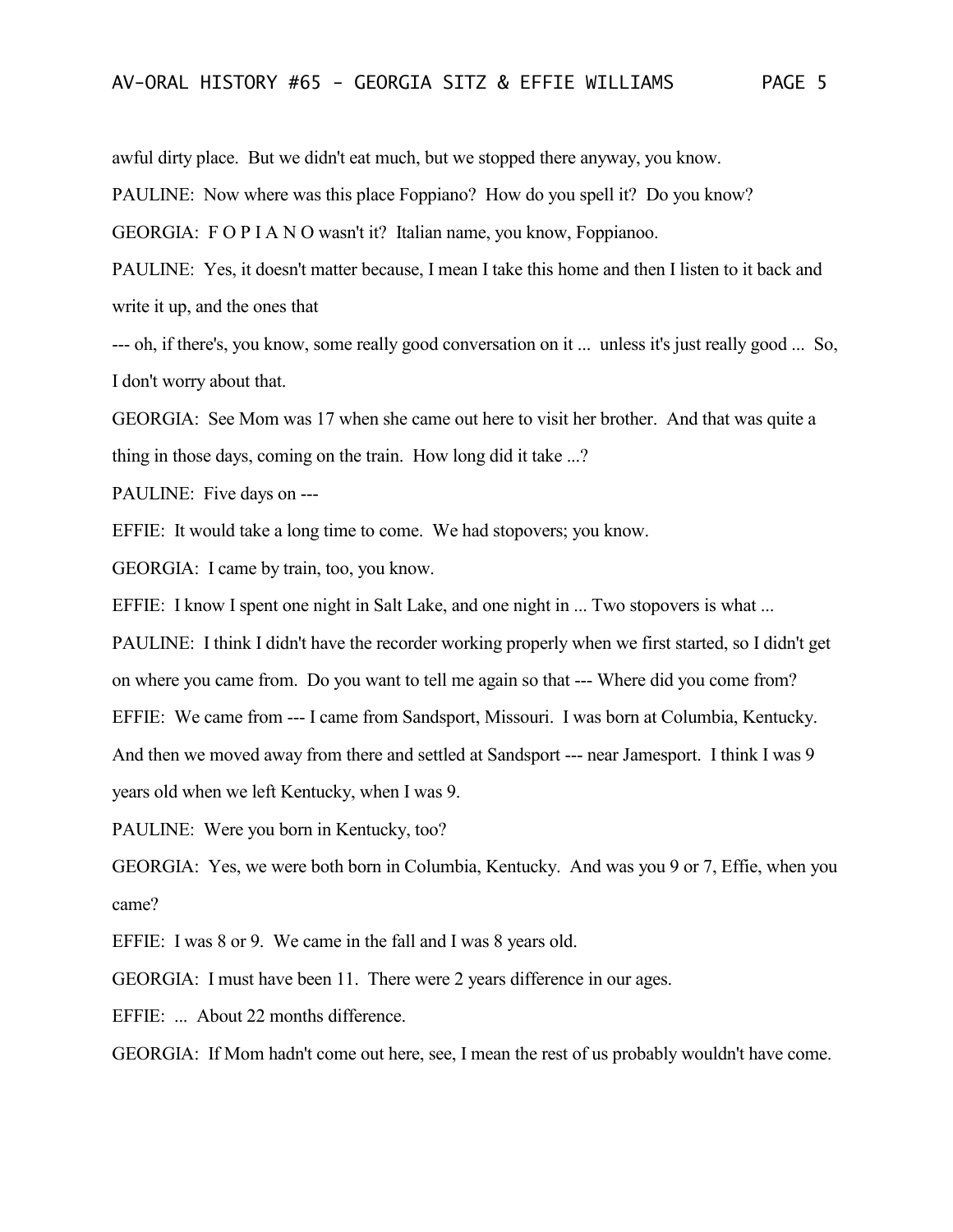...

GEORGIA: I didn't like the country. Mom wouldn't have if her brother Frank hadn't been there.

And Frank was married to my dad's sister when they had that stage stop out here, you know, where

the Leathers place is here, where you start up over Stinkingwater, up to the right.

PAULINE: Yeah.

GEORGIA: That was where the stage stop was, where all those hot springs are.

EFFIE: That's where they lived. They kept the travel too, you know.

PAULINE: Uh huh.

GEORGIA: We've seen lots of changes in this country since the horse and buggy days, you know. And of course, there were Indians, you know, this was part of an Indian Reservation at one time.

PAULINE: This is what Mrs. Howard was telling me, and she said that they came in and camped on the sunny sides of the hillside in the wintertime.

EFFIE: First Indians I had ever seen.

PAULINE: What did you think of Indians coming out from back East?

EFFIE: I didn't think much of them.

GEORGIA: She said she was riding horseback sidesaddle coming in from the station there ... coming toward Drewsey, and she met Indians and she was just scared to death. She thought sure she was gonna be scalped. ...

EFFIE: ... I was so afraid, but one of the Indians says --- told me that horse would throw me off. So, I decided then that they weren't hostile.

PAULINE: If they were willing to joke a little bit. What did you think of Harney County? You started to say you didn't really like it too much.

GEORGIA: No, I didn't. I thought it looked terrible the first time I ever came west. But I don't know, I went back and stayed there and came back again. I always did like the mountains here

because we had no mountains, no wasteland back there, you know. And, but a ---

EFFIE: They had lots of timber.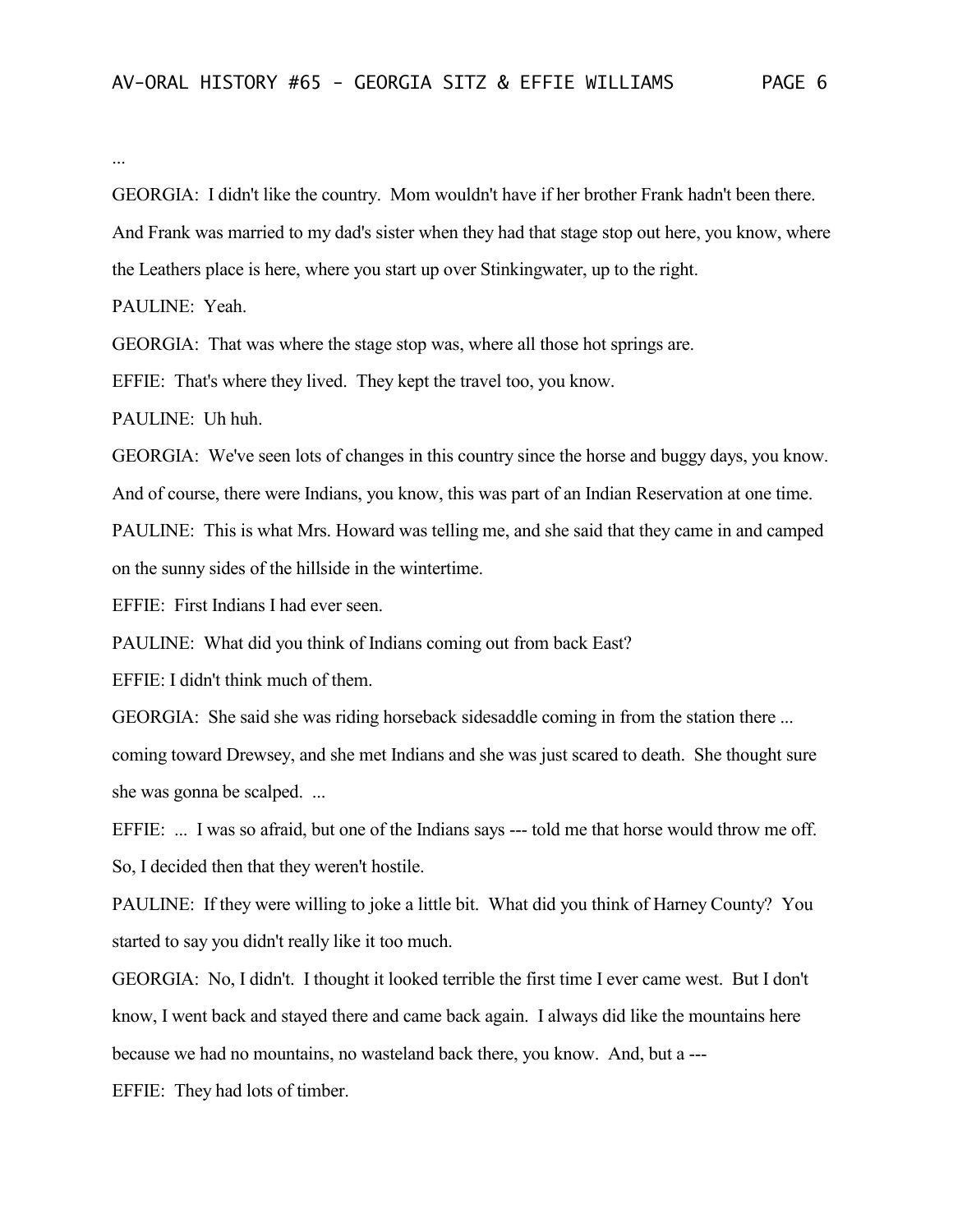GEORGIA: Yes. ... It was pretty country.

...

PAULINE: I've never been in Kentucky, but I've been in Iowa and the corner of Missouri.

GEORGIA: Oh, you have?

PAULINE: I can imagine just a little bit what a shock it was to come out here.

GEORGIA: Yes, uh huh.

EFFIE: The prettiest part is in northeast Missouri, you know, not far from the Iowa line.

PAULINE: Well, my husband was born and raised in Shenandoah, Iowa.

EFFIE: Oh, was he?

PAULINE: Which was in the southwest corner of Iowa.

GEORGIA: I've been through Shenandoah.

PAULINE: This is where he was born and raised.

EFFIE: And if you'd like to know about my children and grand-children ---

PAULINE: Yes.

EFFIE: --- and great-grandchildren.

PAULINE: Yeah. All right.

EFFIE: Well, I had five children; three of them are living. And I have five great-grandchildren, no five grandchildren.

PAULINE: Five grandchildren.

EFFIE: Five of my own children, and five grandchildren, and ten great-grandchildren.

PAULINE: Are your children --- I know Lee Williams is one of them.

EFFIE: Lee and Drex Williams.

PAULINE: And Drex.

GEORGIA: Why don't you give them to her in the order in which they were born, or do you want them that way?

PAULINE: That's fine. That's a good way, yeah.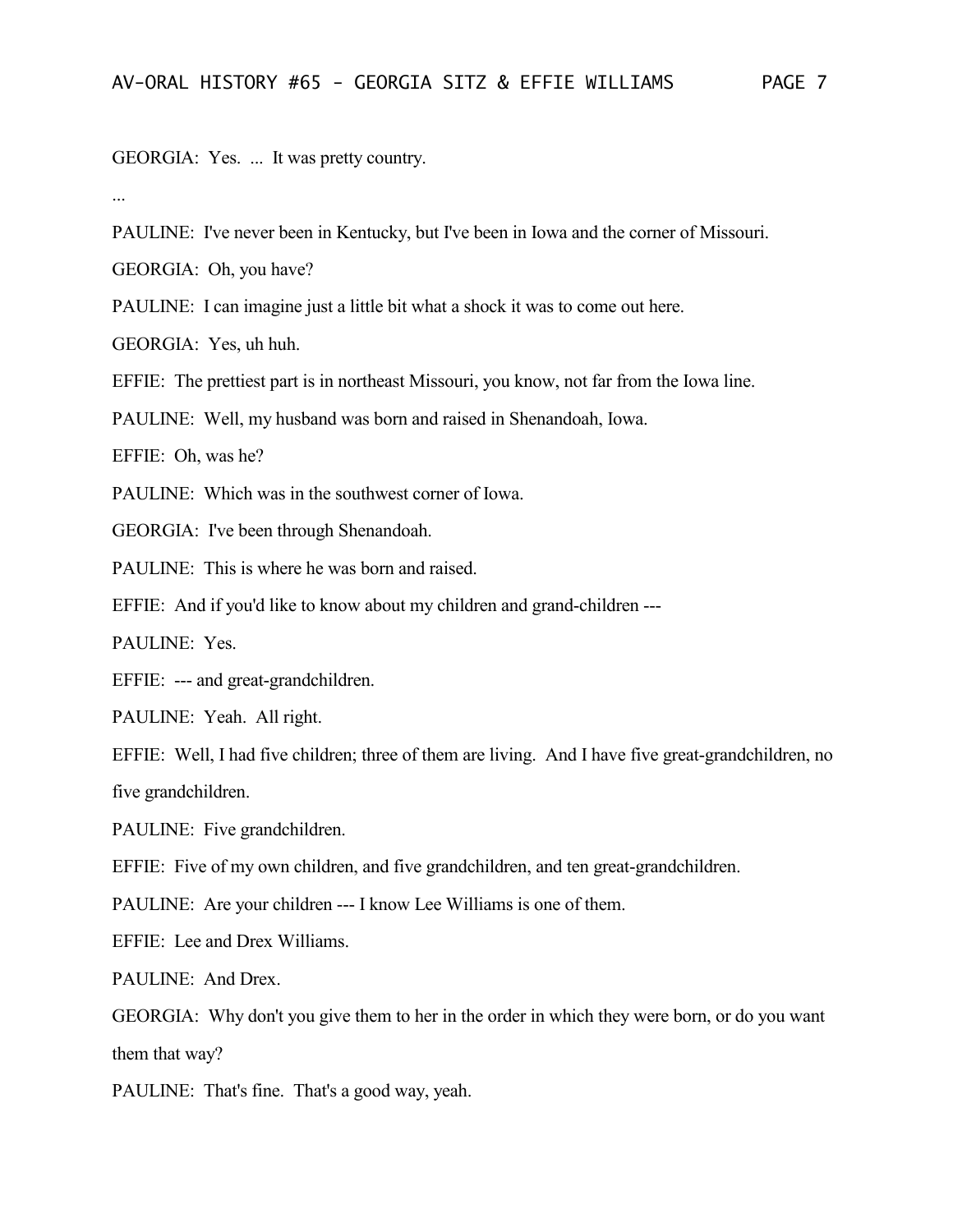EFFIE: Did you want the date of the birth?

PAULINE: No, the order in which they were born ...

EFFIE: Lee Williams, and then Frances Williams, and George Allen.

PAULINE: George Allen.

EFFIE: George Allen.

PAULINE: George Allen.

EFFIE: And then Drex, D. W. Drex or D. W. Williams. And then Rotha.

PAULINE: How do you spell that name?

EFFIE: R O T H A. Rotha May.

PAULINE: R O T H A.

EFFIE: Uh huh. Her name is French now, Rotha May French.

PAULINE: That's pretty, real pretty. And you say three are living, right? Lee and --- The ones that are still living are Lee ---

EFFIE: And Drex.

PAULINE: And Drex.

EFFIE: And Rotha.

PAULINE: And Rotha. And let's see --- You married a Mr. Sitz, but I don't remember which one.

GEORGIA: J. L., John Lewis.

PAULINE: John Lewis Sitz.

EFFIE: And did I tell you how long we lived down --- lived down on the other place? Fourteen years.

PAULINE: I don't remember whether you did or not.

EFFIE: And this place was built in 1914, I told you that. We moved up here to be near the school.

PAULINE: Let's see, you were married about 19---

GEORGIA: 1906, March 26, 1906.

PAULINE: 1906. And did you always live up there where you do now? That's where you ---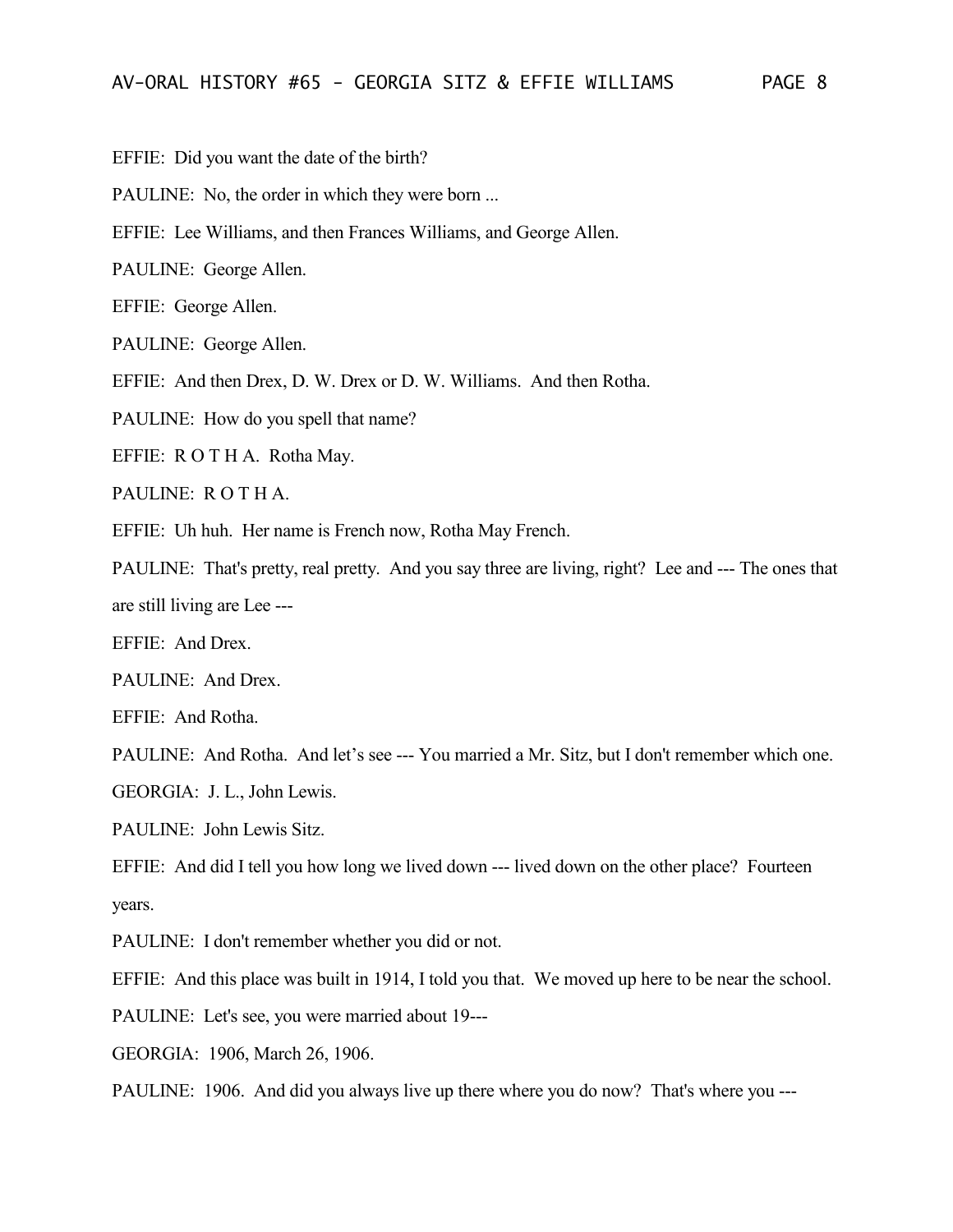GEORGIA: No, we went to Ashland and spent one winter there, you know. We --- in fact, we sold the ranch, but we had to take it back. And then when we came back, we --- I owned a house in Drewsey where the Johnson's, she teaches in Burns, Mrs. Johnson lives there now. I lived there ten years, and then we moved back to the ranch, you know. We had to take it back. The sale didn't go through, you know, at first. So, I have five children.

PAULINE: Okay.

GEORGIA: We both have the same number of children.

PAULINE: Yeah, better write the name up here so that I don't get these mixed up.

GEORGIA: Georgia Sitz.

PAULINE: Georgia, okay. Start with the oldest one.

GEORGIA: Glenn. Lewis Glenn is his name, and he was born in 1907. And Helen Mabel, she's the second one; she was born in 1909. Helen was born in Burns, Glenn was born at Drewsey.

Then James was born in 1914, in Boise, Idaho. And Norman was born on the ranch in 1917, on May the 24th.

PAULINE: Uh huh.

GEORGIA: I told you when Glenn was born, I think.

PAULINE: Now Glenn, Helen, and James, and Norman.

GEORGIA: Yes. And then Marjorie was born in 1921, May 5th, 1921. She'll be 50 years --- that's my youngest. She'll be 50 years old the 5th of May. And Glenn will be 65, the oldest one. Yeah. PAULINE: And then you have some grandchildren too.

GEORGIA: Yes. I'd have to count them. Let's see, Norman has four, and Glenn has two. That was six, wasn't it? And James has six. Six, let's see --- and Marjorie has two, she had three but one passed away, she had three. 'Course the one passed away though. The other two are in college in Missouri, you know, and that's the youngest one. Am I telling it, so you understand?

PAULINE: Yeah, that's fine.

GEORGIA: And there's Helen. Oh yeah, Helen. Yeah, she was born in 1909.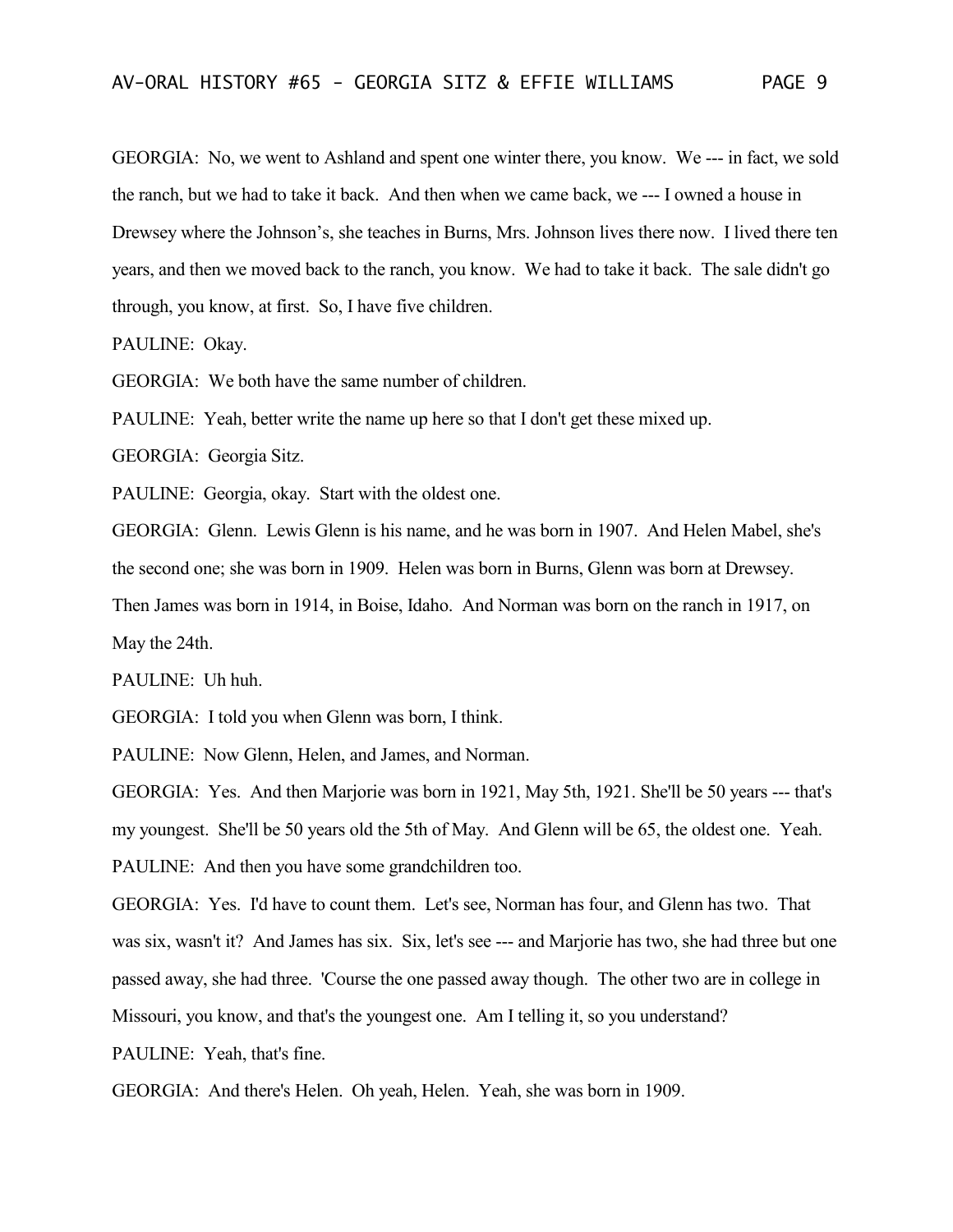PAULINE: Uh huh.

GEORGIA: And she was born in Burns.

EFFIE: And how many children has she?

GEORGIA: Helen has three, three boys; my girls had three boys. So that's, be six wouldn't it, six grandchildren there? And Betty has six, that's twelve. And Jerry has two; that would be fourteen. ...

EFFIE: Now she's talking about her children now, isn't she?

GEORGIA: My grandchildren. And the great-grandchildren was ---

PAULINE: Fourteen grandchildren then.

GEORGIA: Norman four, Helen three, and Marjorie three, makes ten, doesn't it?

PAULINE: Yeah.

GEORGIA: Glenn's two, makes twelve, and Betty's six makes eighteen. Is that all of them?

EFFIE: Yeah, I think so. And then the great-grand children are Sherri, and you know John Fajrella

has one. There is two in California. And Sherri --- three. I guess that's all my great-grandchildren.

Is that all my great-grandchildren?

ROTHA FRENCH: No, Jerry ---

GEORGIA: I mean the other.

ROTHA: You know, the Cronin's, the two boys, that's it.

GEORGIA: These are my grandchildren. ... These are my grandchildren. Don't you see? ...

Sherri's a great-grandchild, you know. She's Jerry's child.

ROTHA: But there's Dan and the other one, they're Jerry's.

GEORGIA: Well, I know. ... And then John Farella in Chicago. He has one, that's four. And Richard has one, that's five, isn't it? Is that all?

...

GEORGIA: One of them is in California. And the other one is in Chicago now, in school, at college. And Bill Sitz, that's Norman's, I told you about Norman's four children, didn't I? And he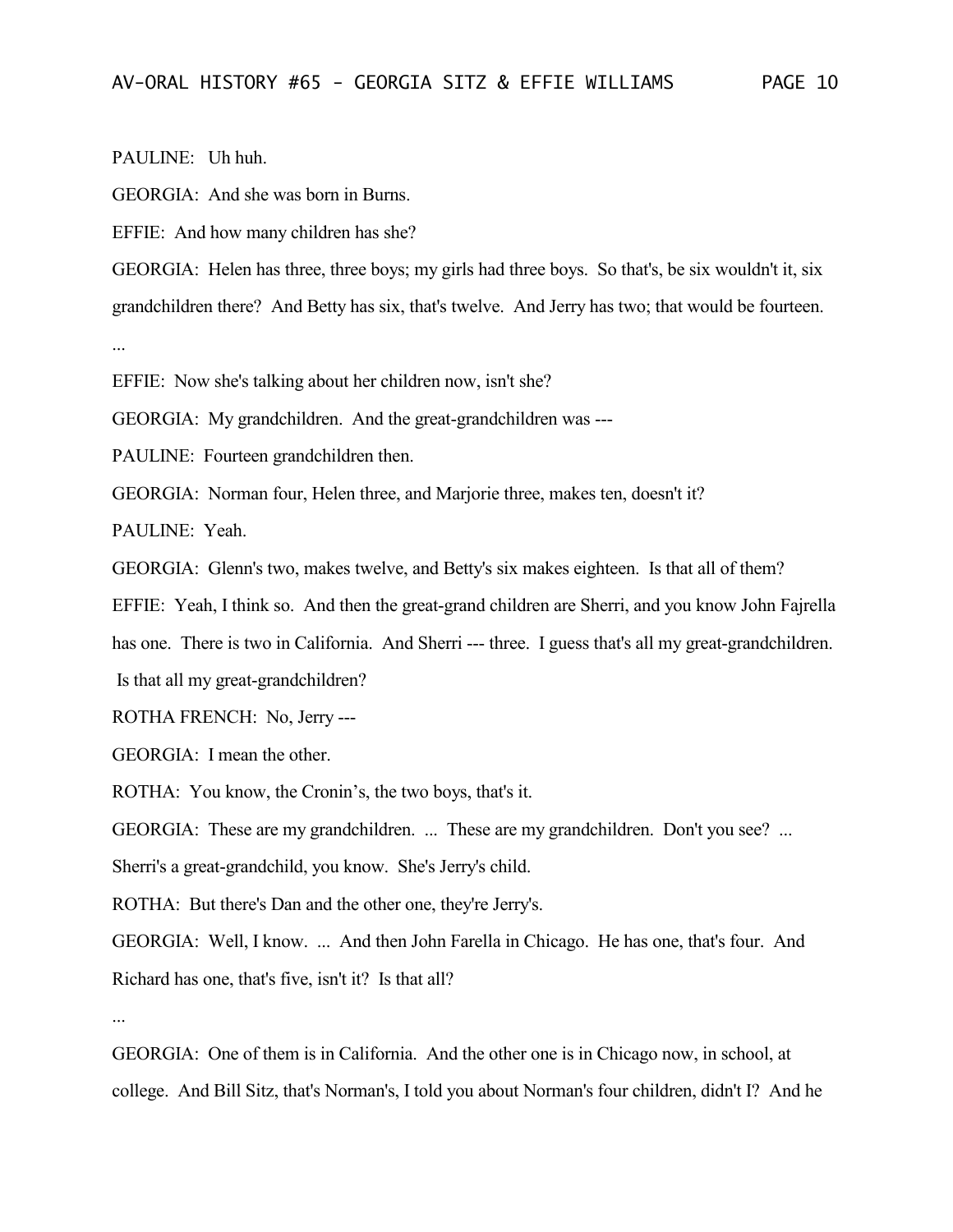was married ... at St. Louis, you know, at Washington University. He's studying to be a doctor. I don't need to tell you about that, I guess.

PAULINE: ... to have living great-grandchildren. ... Well, I'd like to hear more about the stage business and what it was like.

EFFIE: About what?

PAULINE: The stage business. Can you tell me some more about that, either one of you? Or both of you. Things that happened

---

GEORGIA: ... 'Course we'd leave about 9 o'clock in the morning, Effie?

EFFIE: We left at 9 o'clock in the morning.

GEORGIA: And get to Drewsey next morning. You know, take a day and a night.

EFFIE: And get into Burns the evening of the second day.

PAULINE: The second day. So, it was two days.

EFFIE: ... Oh, I remember the first year.

GEORGIA: ... Came through Westfall, then the old stage line, you know. And I was 2 or 3, and I remember Julian Byrd. ... he said this is the Wild West. He knew I was afraid; you know. And I always felt kinda funny coming over the mountains at night, you know, with the big --- pull horses on the stage then, didn't they.

PAULINE: But at night, how did they see where they were going?

GEORGIA: Well, they'd stop at stage stations. Foppianos was one, and how many places --- they stopped two or three places between here and Ontario, didn't we?

ROTHA: Mom and Lee were talking about that the other night, how many stops. The Gittings

place was one of them --- was one, too, wasn't it Mom?

EFFIE: Yes, and Arnolds and Beulah.

GEORGIA: And Beulah. Yeah, and that's two. ... Foppianos was three. I think --- Foppianos was the first place we stopped out of Ontario, wasn't it?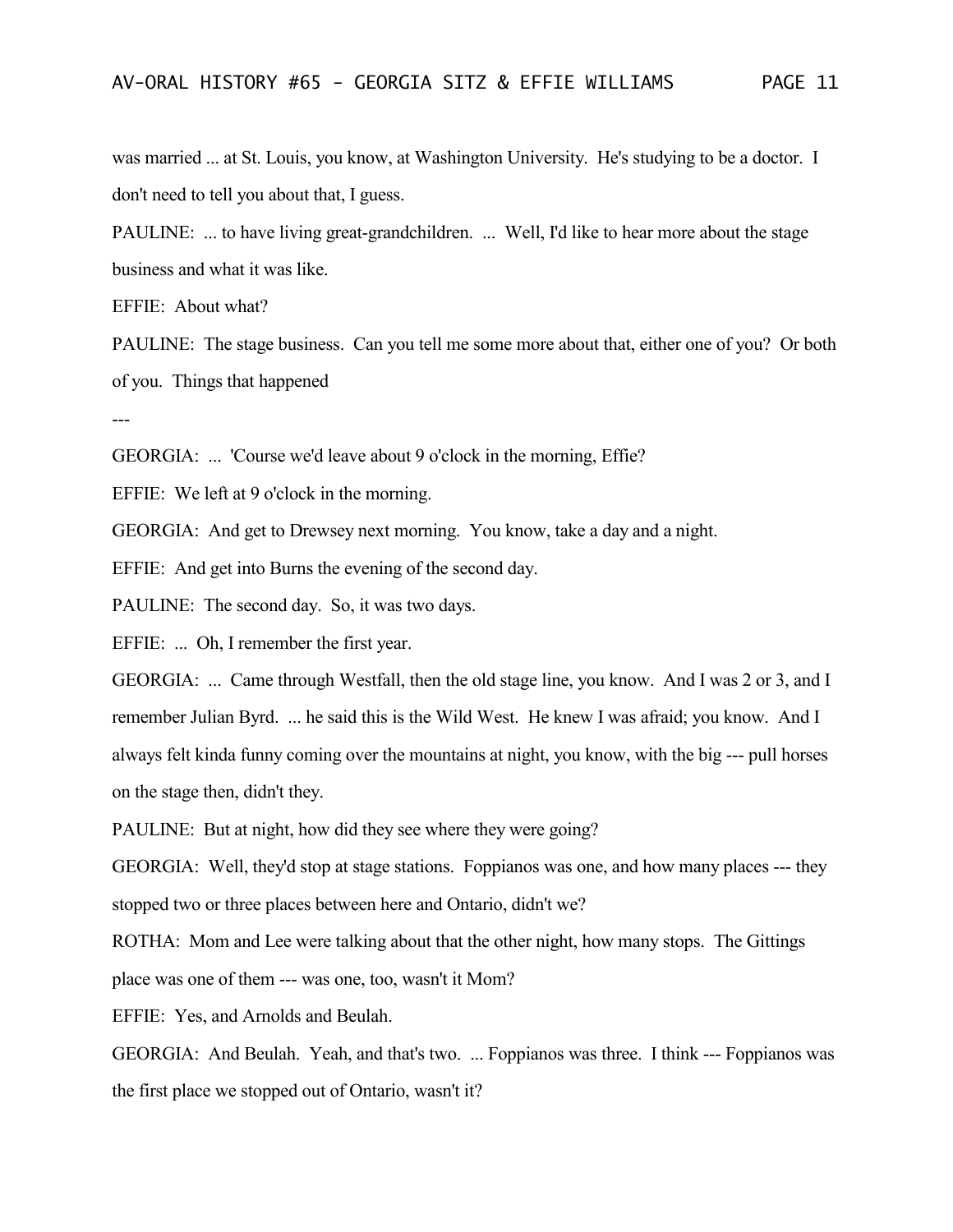EFFIE: No, I think it was down at the hot springs.

GEORGIA: Oh, yeah. The hot springs, uh huh, yes.

EFFIE: I believe their name was O'Neil.

GEORGIA: O'Neil's, uh huh, that was a nice place. Uh huh, O'Neil's.

EFFIE: They always seemed to have stations, different kinds of

--- stations.

GEORGIA: They had to change the horses and we'd stop there to eat, you know, for their food.

EFFIE: Different contractors would have the horses kept, you know, in different places.

PAULINE: Usually how many --- did they run teams of six horses, or ---

EFFIE: No.

GEORGIA: I think four, wasn't it?

PAULINE: Four.

GEORGIA: And oh, they'd drive them so fast down the big old steep mountain. I was afraid, weren't you?

...

ROTHA: I think that was when Granddad Williams ... was for a horse stop, wasn't it? Change horses, or was it?

EFFIE: ... No, they kept horses over at the Gittings place, on the same ranch, you know. 'Cause the man they bought from, a man named Gittings, we always kept the horses over there. And the man would walk across to our place, and he would stay overnight and eat their meals. See they'd change drivers, ever so often.

GEORGIA: The old Patterson stage station was right there, and I believe that was the last stop, wasn't it, before Drewsey.

...

ROTHA: 'Cause Patterson's was the ones running it.

GEORGIA: Yeah, they were the ones that run it.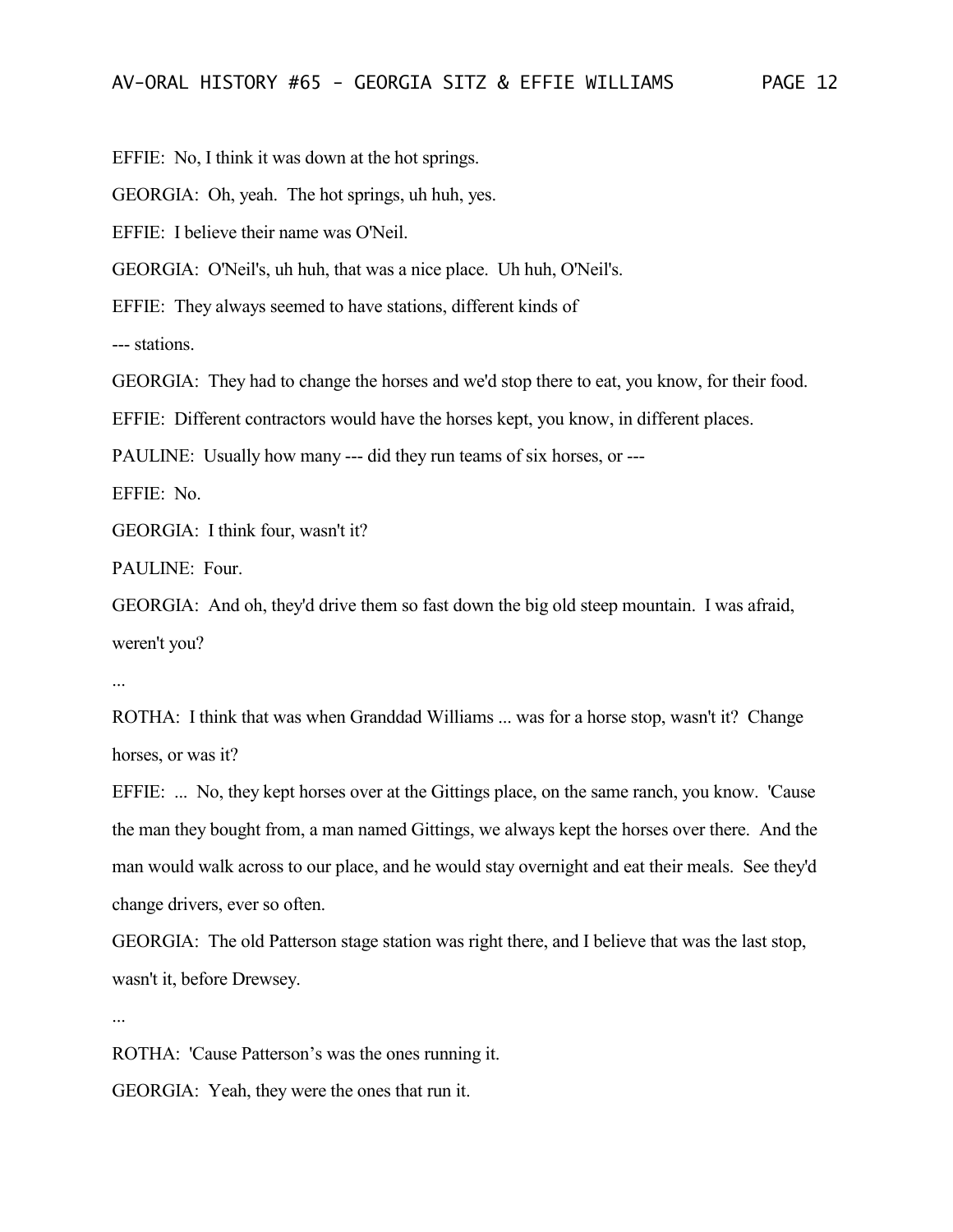PAULINE: Well, did they have about thirty to forty miles between stops? Or would they be that far apart?

EFFIE: How far?

PAULINE: Oh, thirty or forty miles. Or would they be further than that apart?

EFFIE: Well, I don't know how far it would have been from Arnold's ... to the Gittings' place.

GEORGIA: Well now from Ontario wouldn't they call it 150 miles? Isn't that what we called it then, from Ontario to Drewsey?

EFFIE: I guess it's 100 miles from there. ... was fifty miles from Drewsey to Burns, you know.

ROTHA: I see they went over ... Westfall, was it Mom, and then over the Bendire Mountains?

EFFIE: Well, over the Bendire Mountains before they got to Westfall.

GEORGIA: We went from Drewsey down to Beulah first.

PAULINE: I'll have to get a map out when I get home and look this up, 'cause I've been hearing a lot about this Bendire Mountain. I'll look it up on the map.

GEORGIA: 'Course Westfall isn't a town anymore, you know.

PAULINE: No, no but it's still on the map.

GEORGIA: It's not far from Harper's, you know, and down this ---

ROTHA: What did you think, Mom, when you first got on the stage? Was Dad driving then? Was Dad driving?

EFFIE: No.

ROTHA: Who was driving that time?

EFFIE: Oh, I don't remember, it was a long time ago.

ROTHA: Was it Frank?

GEORGIA: Oh no, it was somebody that used to work ... that was Lanstear, wasn't it?

GEORGIA: When I came --- 'course when you came ... And my brother put his big fur overcoat ---

He and Vince were in together, partners on the stage line from Burns.

EFFIE: Not at that time.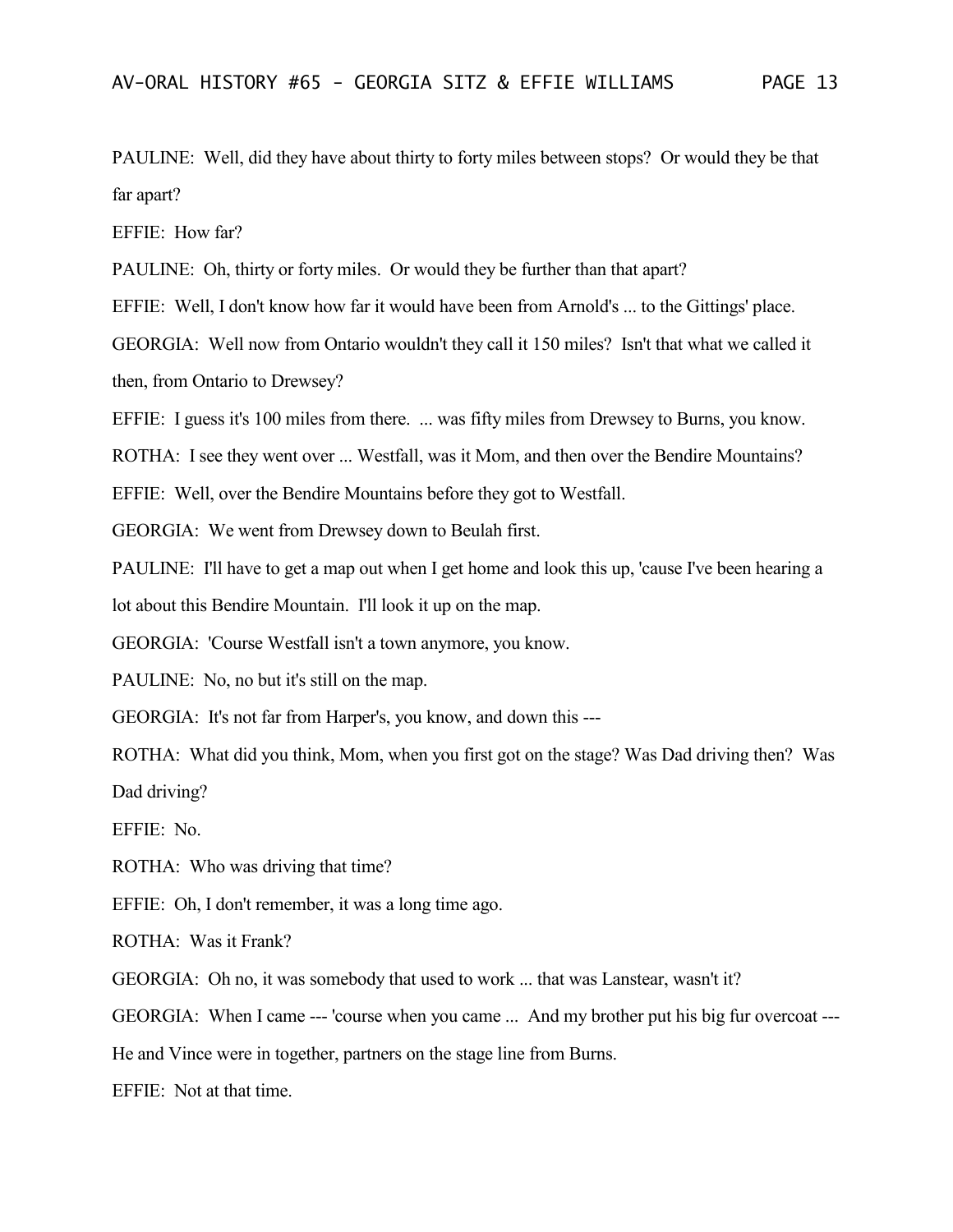GEORGIA: When I came, I mean. And he put his fur overcoat on me to wear over the mountains because it'd be so cold at night, you know.

PAULINE: So, your brother came out too, then?

GEORGIA: He was already there.

PAULINE: He was already here.

GEORGIA: ... Frank and Addison.

EFFIE: And Ad and Frank Holladay had stage contracts all over the ---

GEORGIA: All over the West.

EFFIE: At one time from Burns to Canyon.

GEORGIA: I guess they kinda run in our family. My son has the stage line from Ontario to Burns now, and he's had that ever since '45.

PAULINE: That's ...

GEORGIA: Norman Sitz, that's my youngest boy in Ontario. He's in the sale yard there in Ontario and Weiser.

EFFIE: I've heard mother say that when Ad ... was a little boy, his ambition was to go West and drive the stage, you know, horses and ---

GEORGIA: You said he wanted to drive stage, was it? ...

EFFIE: I said that when he was small, to go West and be a stage driver.

GEORGIA: Kinda runs in the family.

EFFIE: That's the only thing he ever did.

PAULINE: Did you ever hear anyone tell about the water being so high over the road, closer to

Burns that they had to take the mail to a certain point and then go on a boat on into Burns?

EFFIE: Yes, I've heard that.

GEORGIA: I've heard that too.

EFFIE: They used to carry the mail across this river down here in a boat. The water would be so high that they'd go clear into town, practically. And different places too. They had very few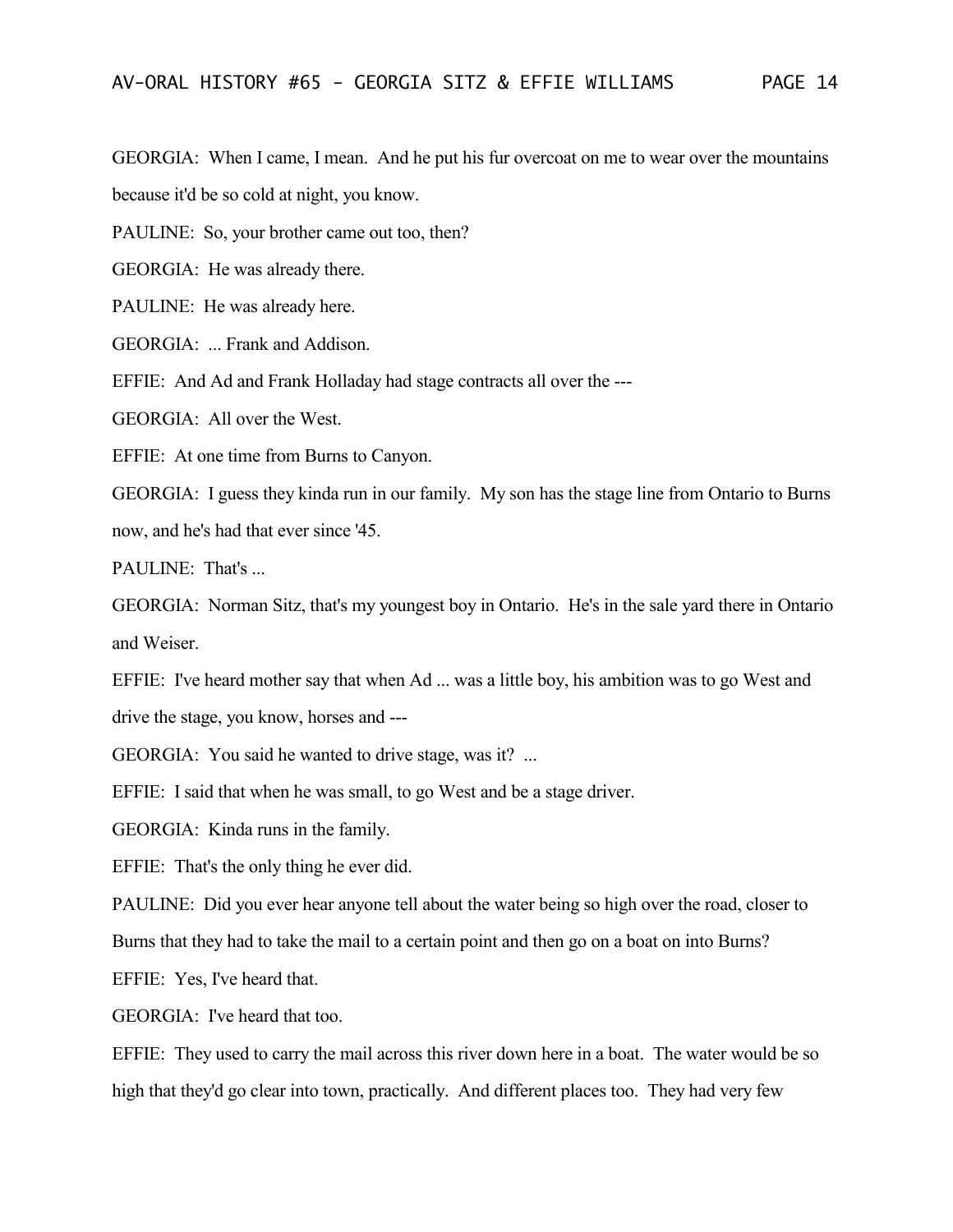bridges then, you know. They did have a bridge across this steam, at least when I came here. And before then there probably wasn't a bridge there. Hasn't been a bridge too long, I guess. But even with the bridge, you know, they had to --- during the spring of the year when the water was so high ---

GEORGIA: They even used the boat, you know, to get the mail clear across into town.

ROTHA: If you've ever been over here when we have spring runoffs, well, you remember the year when we had all these floods, why, of course we're sitting high here, but from the bridge clear up past the store there, as far as the post office was all under water.

GEORGIA: Believe me, ever since Norman's had the stage line sometimes, they had to go to Canyon City, didn't they, a few times. That was when the highway washed out down around Vale somewhere, wasn't it, bridges out? ...

ROTHA: That must have been the year we had that tragic flood.

GEORGIA: I guess it was. We used to, years ago, have so much snow here it'd be four feet deep on the level, you know. Years ago, you know.

ROTHA: I marvel at the way those stage contractors kept their contracts. You know they had to get in there; they had to deliver the mail. They weren't lenient with them. They didn't have any days off, or this or that; they had to go through, the mail through. And I've often thought how much snow was over Stinking Water. It used to be ... And how they ever managed I don't know.

EFFIE: And Bendire Mountain too.

ROTHA: I've herad Dad tell about he'd walk a lot of the way just ahead of the team. The teams or other.

GEORGIA: I remember the first year we were married, Ruth witnessed it, you know. ... and it was four feet the first of April, was four feet of snow on the, you know, the Stinkingwater Mountain. ...

'Course we haven't had snow like that for years, have we?

PAULINE: No, it's been a long time.

GEORGIA: Yes.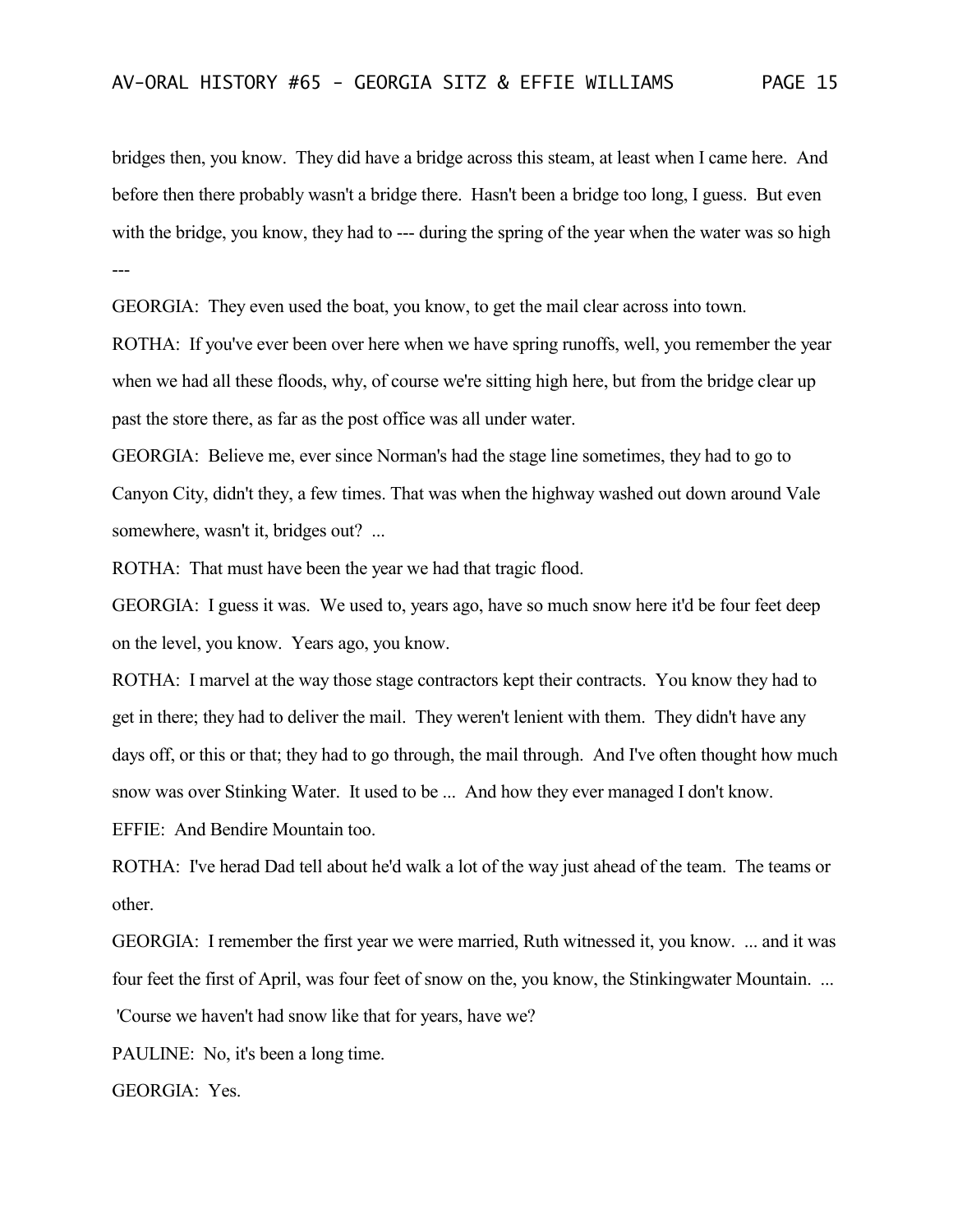PAULINE: I can't remember.

GEORGIA: No...

PAULINE: When I was a kid, they had more snow than we do now.

ROTHA: You know, you marvel when you stop to think, the mail had to go through, and there was no ifs, ands, or buts.

PAULINE: And they put it through.

EFFIE: And if they didn't, they were fined.

ROTHA: And I often think about, well, you know, well you've heard your dad tell about how cold it used to be, thirty, forty below. How they ever managed...

GEORGIA: I should say, we used to have some cold winters. ... And the wages used to be when we came here, \$30, and the teachers would get \$30 a month, the schoolteachers. Kinda different now.

PAULINE: Yes, quite a difference.

ROTHA: Something else you might be interested in; my mother was a charter member of the Presbyterian Church over here when it was formed.

PAULINE: Yes.

ROTHA: And there were six others besides my mother in it.

EFFIE: Mr. and Mrs. Highsmith, they were teachers, and Mrs. Upson was a teacher. She didn't teach in Drewsey, she taught out at ... and Mrs. Highsmith's brother. Mrs. Brown, she was a --- had a store over here ...

PAULINE: About what year was this?

EFFIE: Oh, what year was that? Oh, that was in --- it was between, I don't remember the exact date. It was between '12 and '14 that this church was built over here. I've just forgotten, and no one seems to have a record of it.

ROTHA: And Sattgast was one of the, wasn't he one of the charter members too?

EFFIE: Well, that was Mrs. Highsmith's brother.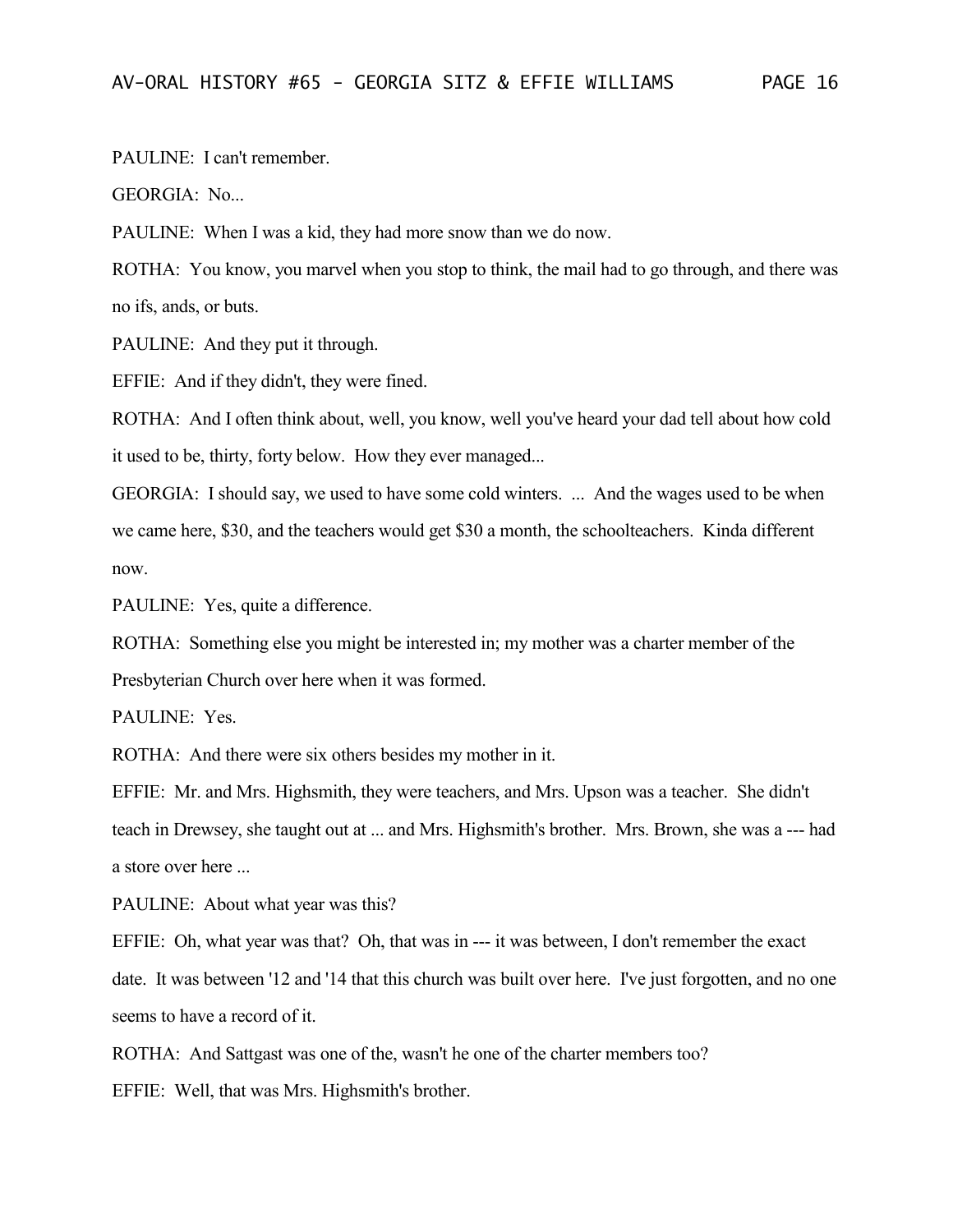ROTHA: Uh huh.

EFFIE: I taught, I think, three or four terms over here. Lee and I were talking about it yesterday. He was in school then; he remembers it quite well.

GEORGIA: I joined the church in Missouri when I was just a girl.

PAULINE: Uh huh.

GEORGIA: And they didn't have any churches in Drewsey when I first came here, when we first came west.

EFFIE: Now they've built the Catholic Church up, that stands up on the hill. I think it's still there.

GEORGIA: Then I was --- I was First Christian in Portland, then when I first came west ... I'm not sure what year it was now, and then I transferred to the Burns church.

PAULINE: Uh huh.

EFFIE: I expect someone in Drewsey told you all about that.

GEORGIA: Have you seen Castolia Drinkwater yet?

PAULINE: Not yet. I'll probably go down tomorrow afternoon and catch her. 'Cause I already --well Mrs. Howard had written that --- and answered my letter, and Mr. Davis, so I thought I'd get

them first. And then I talked to you yesterday, so if I get three in a day, it's ---

GEORGIA: It's quite a job, isn't it?

PAULINE: Yeah, it's about all I can do. 'Course I thought I'd go to Castalia's tomorrow, and maybe Mrs. Moffet.

GEORGIA: Oh, Mabel Moffet.

PAULINE: Yeah.

GEORGIA: Uh huh.

PAULINE: And I don't know who I'll do from there, I thought I'd get on the telephone tomorrow afternoon and call some of these people.

GEORGIA: Oh, sure.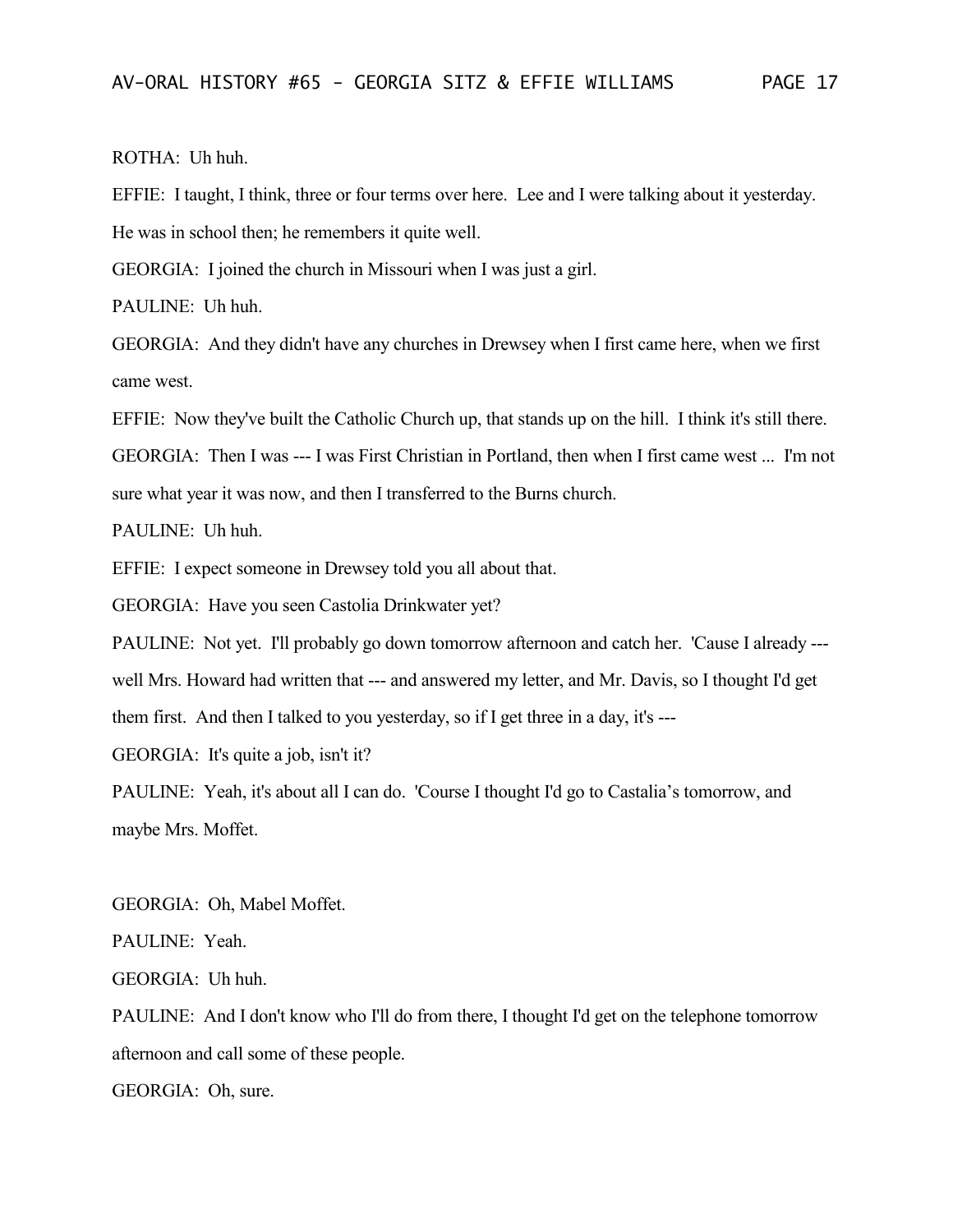ROTHA: Have you talked to Harry Clark yet?

PAULINE: Not yet, but from what I hear I should.

ROTHA: Well, my mother said that now when she came to town, Percy was a good-sized boy, so

he should have remembered a lot.

PAULINE: Yeah, Percy told me quite a bit.

GEORGIA: I remember, I think he has a good memory too.

PAULINE: Uh huh.

EFFIE: I think he is 80 ...

PAULINE: Well, I could figure out from this, he didn't say what year he was born, but I think I can figure out from the date of the interview about how many years.

EFFIE: I should have told him ...

PAULINE: Well, then Ida Howard was telling me about a minister coming in and baptizing people in the river at one time. Was this before your time?

EFFIE: I remember that, and the one that was baptized was Dr. Stanley.

GEORGIA: Stanley, was that his name, Stanley?

EFFIE: Stanley. Oh, and he had the smallpox. I don't know whether he was --- and he went in the

river ... into that cold river. I guess he wasn't being baptized.

ROTHA: He's probably out of his head.

PAULINE: Sounds like it!

...

GEORGIA: There were lots of saloons in Drewsey when we first came.

EFFIE: I think he was intoxicated, you know.

GEORGIA: I had never seen the saloons like that before.

EFFIE: I've never known anyone to be baptized in the river, but I know I was baptized in Burns, at the Baptist ---

ROTHA: You mean Presbyterian, or Baptist?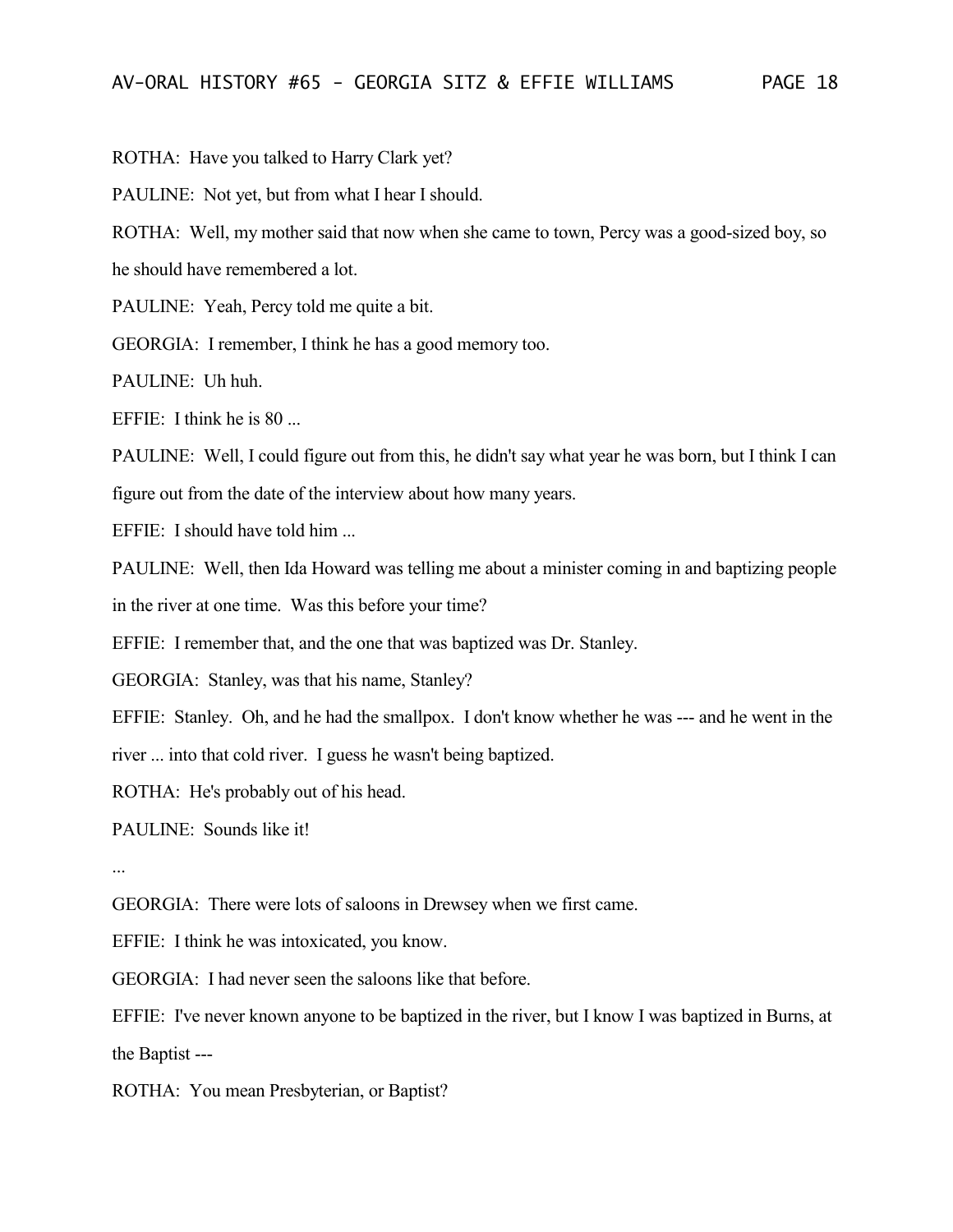EFFIE: Baptist Church.

PAULINE: I think it was a Baptist Church before --- it was the Baptist Church before --- from what Mrs. Carey told me anyway, that it was a Baptist Church before.

ROTHA: Before it was this other one. You know, I think it was quite a revelation to my mother and Aunt Georgia when they came out here, the church grown people --- and that's where church social and what have you, and they came in, there wasn't ...

EFFIE: There wasn't a church in Drewsey.

ROTHA: --- Drewsey, and all the drunkenness and all the cowboys that used to meet over here. And wasn't there a saloon about on every corner, at least that's what I've always heard.

...

EFFIE: Better not say anything about that.

PAULINE: Oh, I don't know, I think that's pretty interesting. What I'd like to know is what some of the names of these saloons were. What did they call them?

GEORGIA: Well, one was Olsen, and I used to remember --- Olsen and Smith. Of course J. D. Smith owned them last.

ROTHA: He'd of been a partner, wasn't he? Mr. Smith was another man. Who'd Lee say he went to work for Mom?

EFFIE: Who was that?

GEORGIA: Jarvis.

EFFIE: Was it Harry Carey?

...

GEORGIA: Anyway, there was one under Olsen. ...

EFFIE: I don't believe I'd say anything about that.

ROTHA: Carl Riley, didn't Carl Riley own ...

EFFIE: People might get offended at it.

ROTHA: Well, it's all part of history; I don't know why they should.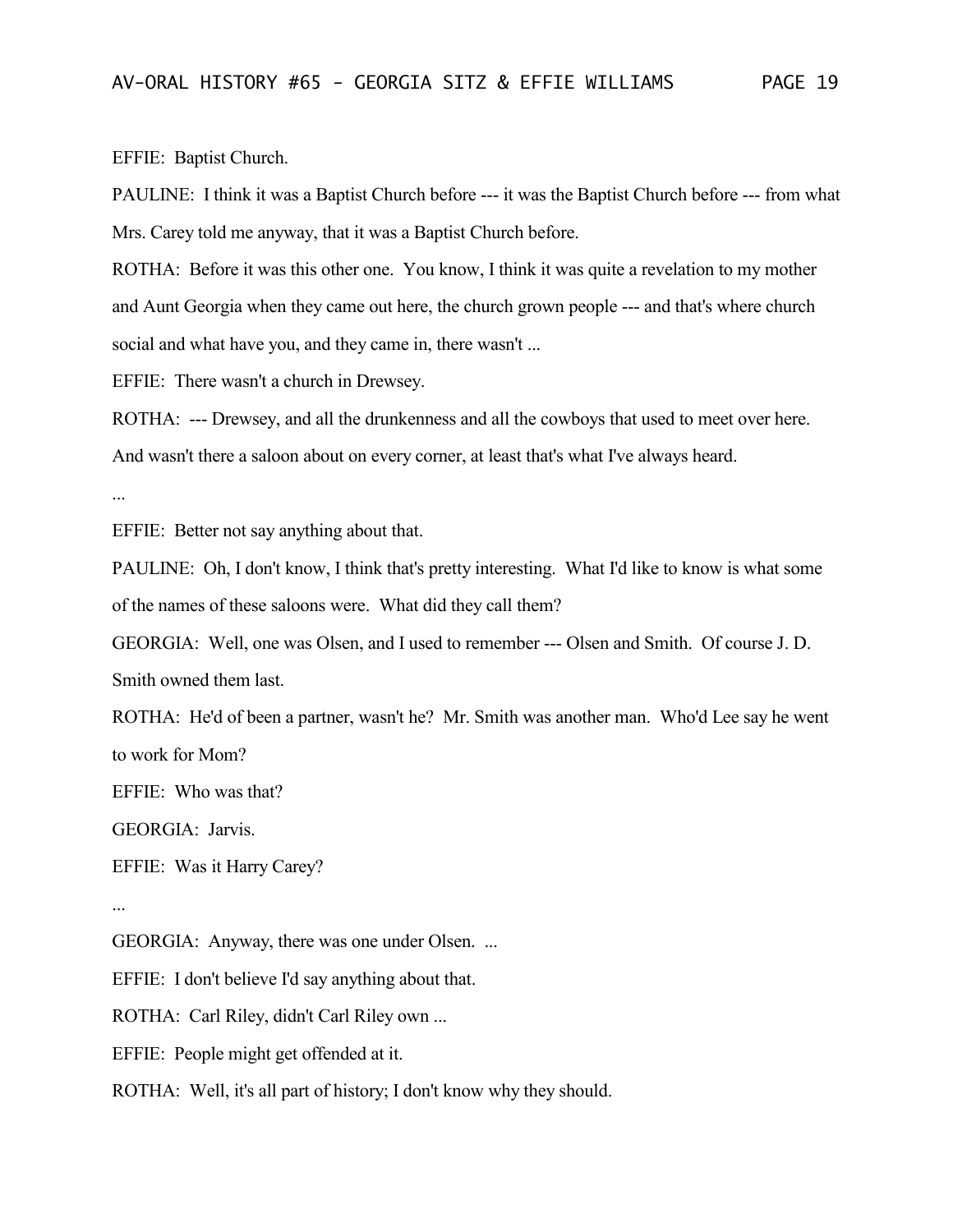PAULINE: What I was getting at was I thought maybe they had real fancy names for them, you know, like the Pink Pussycat or some-thing. They just called them saloons.

ROTHA: It was the name of the people.

PAULINE: People, uh huh.

GEORGIA: Used to be lots of drunkenness though, and several men killed over there. Weren't

they? John ... wasn't he? So that was from drunkenness.

ROTHA: Mom always used to say they had knives at the dances.

GEORGIA: And they used to dance till sunup, you know. Oh, what's her name in Burns, that lady

... Eggleston. You know her, don't you?

PAULINE: Oh yes, Barbara.

GEORGIA: They used to come over and --- she was a musician, isn't she, and her husband, she and

--- Daryl ... They used to come play for the dances, years ago.

PAULINE: Oh Henrietta, you're talking about. Yes, uh huh.

ROTHA: And what was her husband's name? It's been so long ago, I've forgotten.

GEORGIA: Isn't that funny, I can't remember either. And Daryl and Dale are her sons. I think Daryl --- is he still in Burns? I ... he was in Portland now. Marcia's her granddaughter. Marcia's the one that rides the English saddle.

EFFIE: That does what?

PAULINE: Rides English style, in an English saddle. And I've watched her practice.

ROTHA: Doesn't she look like a proper Englishwoman?

PAULINE: Oh very proper, her posture and everything. It's really...

GEORGIA: Oh, I used to know everyone in Burns; I'm terrible, you know. Now when I go over there they speak to me and I have to ask --- well, you don't see them often. Well, so many of the old timers have passed on, you know.

EFFIE: You know there used to be quite a lot of people in Drewsey.

PAULINE: Well, this is what they've been telling me.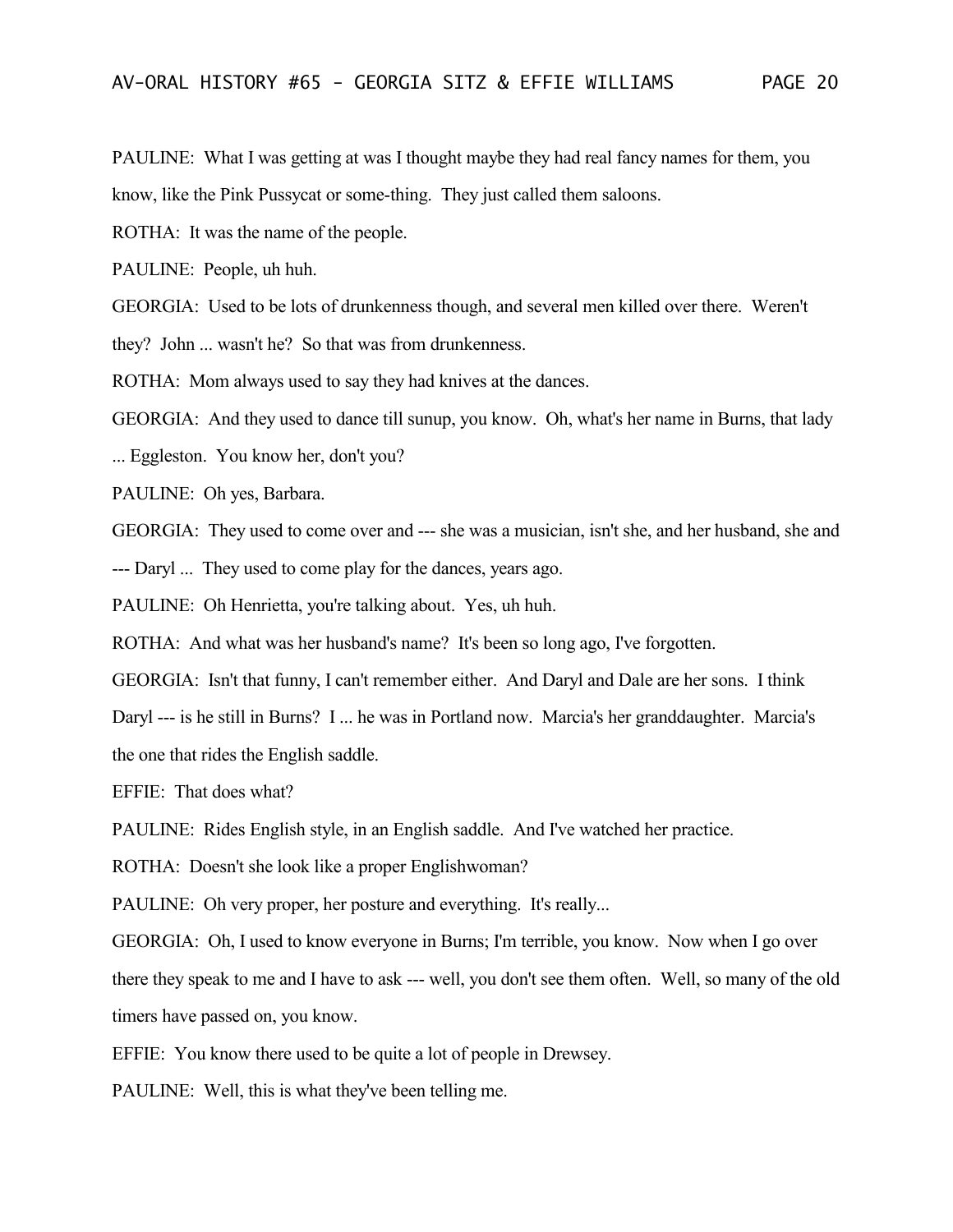EFFIE: Drewsey was incorporated at one time.

ROTHA: There was a dentist over here, and a doctor, and they had a newspaper. And how many

stores, general merchandise stores, were there?

GEORGIA: Just Brown's, I guess, and the Four Seasons.

EFFIE: I think to be incorporated you had to be a population of three hundred, three hundred people.

GEORGIA: That old Odd Fellows Hall was built in 1900, wasn't it? Or 19---

ROTHA: '18 something, wasn't it? It's on the building...

GEORGIA: It was new when I first came here.

PAULINE: I don't know, maybe Ida told me that.

ROTHA: It was on the front of the building for a long time.

...

EFFIE: Mr. Bill Baker built it.

GEORGIA: The Odd Fellow Hall?

...

PAULINE: You said 1900.

GEORGIA: I thought it was 1900. I think it's on the front of it.

EFFIE: Well, I knew it was soon after I came here. I came in '99. Bakers came here --- soon after I did.

ROTHA: What were the merchandise stores though? You remember, you and Aunt Georgia?

EFFIE: Cassie's daddy, Ace Johnson, ran a --- he had a store.

GEORGIA: He had a store.

ROTHA: Yeah, Johnson's had a saloon.

PAULINE: Is that Castolia's dad?

GEORGIA: Yeah, her dad.

...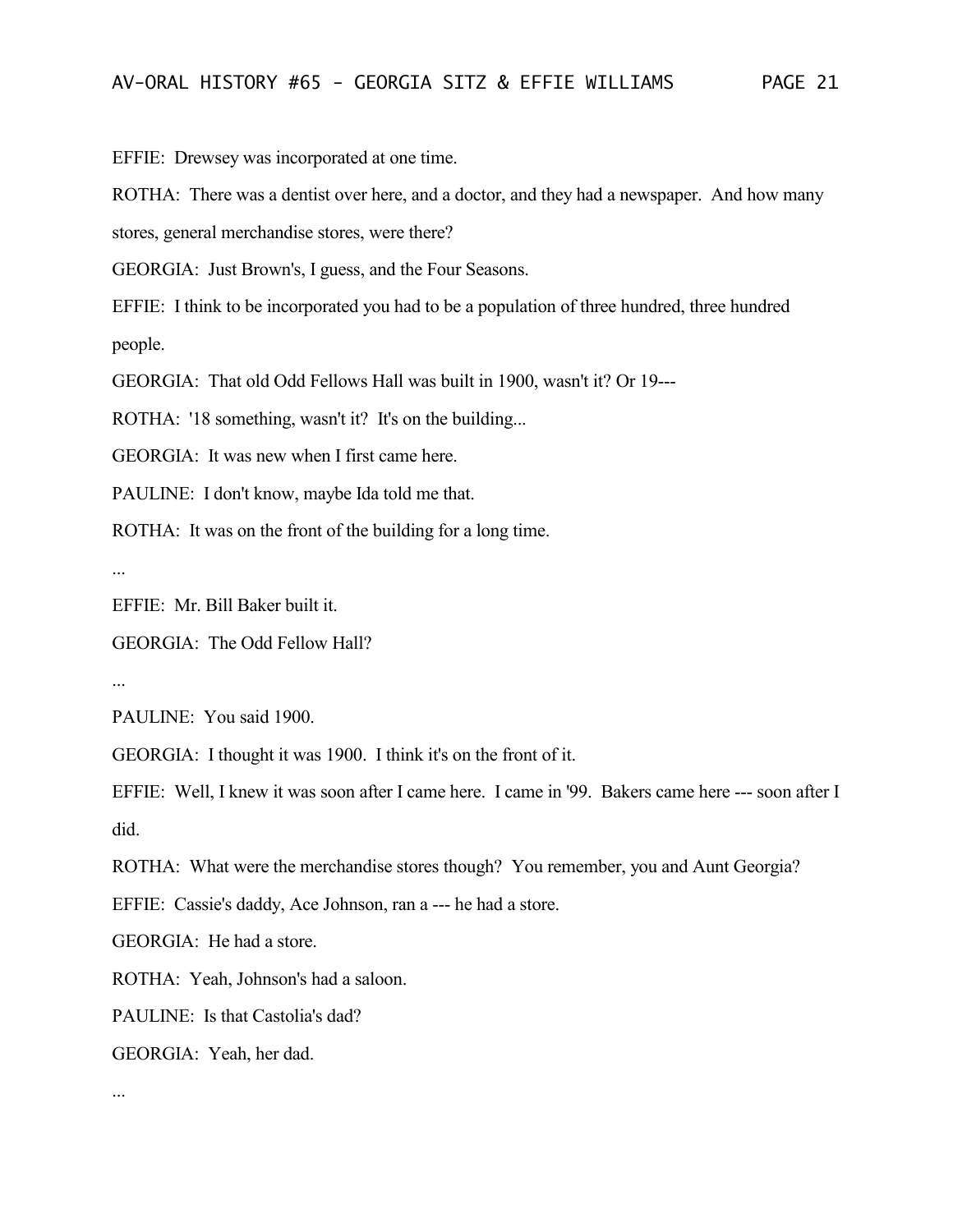GEORGIA: I think Daly, and who was the first --- the other man that was in with Daly? Porter-

Sitz bought it from? Isn't it funny, I used to take inventory ---

EFFIE: ... Maybe I'll think of it later.

GEORGIA: Robbins, Daly and Robbins, I think.

PAULINE: I've heard that name.

EFFIE: Yes.

GEORGIA: John Daly.

EFFIE: Abner Robbins, Porter was in it too.

GEORGIA: Porter bought it, you know, when Lewis ... I imagine your folks here, your grandfather

knew him; the older folks would know him.

PAULINE: Well, I always heard it called the Porter-Sitz Store.

GEORGIA: Yes. It was built in 1885. I was just one year old then.

EFFIE: That was after Daly and Robbins sold out to Porter and Sitz.

GEORGIA: Yeah, that's what I said. Daly and Robbins sold out to Porter and Sitz.

ROTHA: Was there a dentist there when you folks first came?

GEORGIA: I don't remember any dentist, do you?

EFFIE: No, there was just traveling dentists, you know.

ROTHA: I can remember when I'd go over there and he pulled that tooth for me, one of these

molars, I can remember that. Who did that work? He was in that little old freight building where

Merlin McMullen used to live, or as I remember it was. I wasn't very old. Probably ate too much candy. I had a decayed tooth that was aching. I guess Dad got tired of hearing me howl. ... Yes,

there was a dentist over there. ...

EFFIE: I know a dentist came through and he tried to pull a tooth for me without any anesthetic. ... It had been aching, you know.

ROTHA: Have you found anyone that has a newspaper?

PAULINE: Not from Drewsey. I would really like to see one.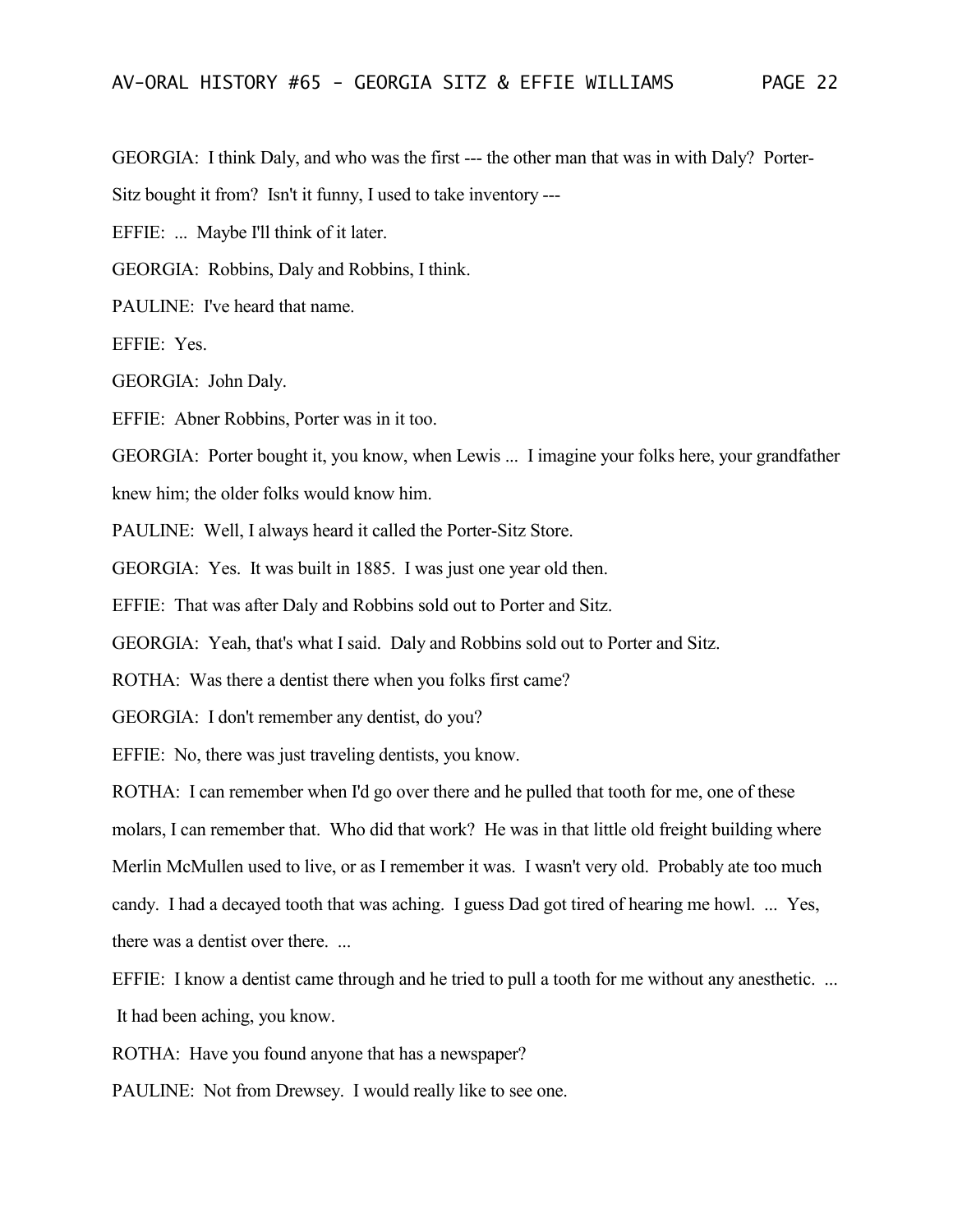GEORGIA: I don't know if there's any there or not. There used to be one there in our old house at the Hot Springs. It burned down, you know. You see, one of them was a --- Ed Beede was the editor. What did they call that ... "Drewsey News" was one of them. What was the other? EFFIE: "Pioneer Sun."

PAULINE: The "Pioneer Sun", yeah.

GEORGIA: Pioneer --- someone has probably told you that.

PAULINE: Now I didn't know about the "Drewsey News" though. They told me about the

"Pioneer Sun". Do you know who edited the "Drewsey News"?

EFFIE: Ed Beede, wasn't it?

GEORGIA: Ed Beede, I think.

ROTHA: Did the Beedes used to live up here where Friedman's live now? That's what I was thinking.

GEORGIA: Uh huh.

PAULINE: And who had the "Pioneer Sun"?

GEORGIA: Pardon.

PAULINE: Who had the "Pioneer Sun" then?

GEORGIA: I think that was Beede, too.

PAULINE: I'm thinking that's what I've heard.

GEORGIA: Yeah, I think it was.

EFFIE: And wasn't there a family by the name of Keith that lived

---

GEORGIA: Name of what?

EFFIE: Keith, some such of name like that, I believe it was Keith.

...

PAULINE: Well, I'd sure like to --- if you hear of someone ---

GEORGIA: You know Roy Beede lives in Burns now.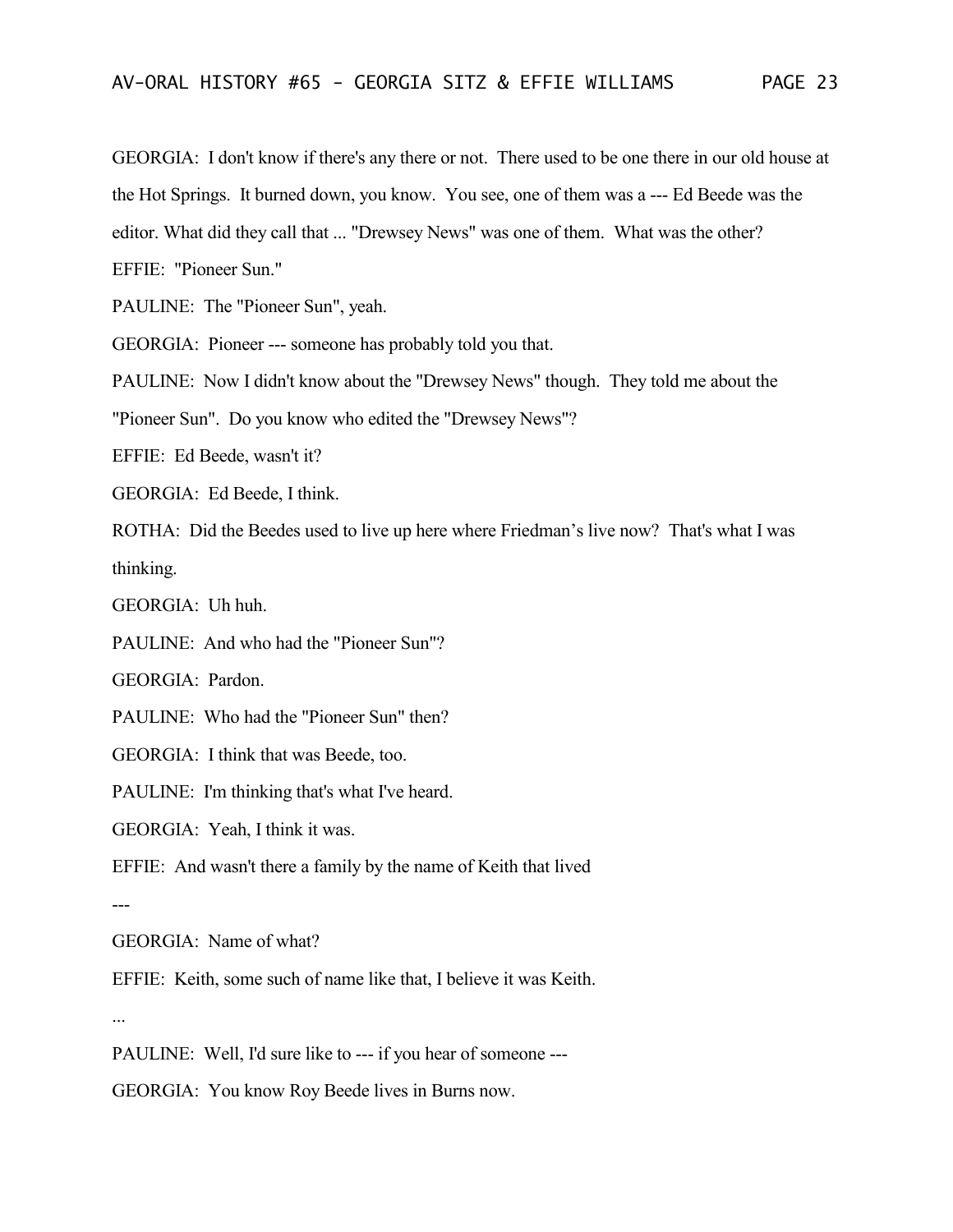PAULINE: Yes, I know he does. I talked to him a couple of years ago and he was telling me a little bit about it.

GEORGIA: Ed Beede's son, you know. He could tell you all about the papers, you know.

## SIDE B

ROTHA: You know people never value anything like that, then when it's all over and done with, you wish you had something.

EFFIE: Then it's too late, you know, so many of the older people who lived here ---

...

ROTHA: You've seen pictures of the old three-room schoolhouse we used to have over here. They had a high school here.

PAULINE: Well Percy Davis was telling me a little bit about this high school, and --- but I couldn't get too much from him. He said they tried to start it, but it didn't last too long, and it didn't go too long.

ROTHA: Was that what the Highsmiths were teaching? Were they teaching at ninth grade or what?

EFFIE: No, that Mrs. Stevenson taught the high school.

PAULINE: Do you know about when this was, and about how long they had a high school?

GEORGIA: I don't believe more than one year.

EFFIE: They have pictures ...

...

PAULINE: I think the best thing is to get someone who was going to school at that time, because they'll remember better. Percy said that he went to The Dalles one year for high school, then he finished up in Burns. And he didn't think the high school in Drewsey really ever got off the ground, particularly.

EFFIE: No, I'm sure it didn't amount to ... 'Course I didn't have any children in high school then.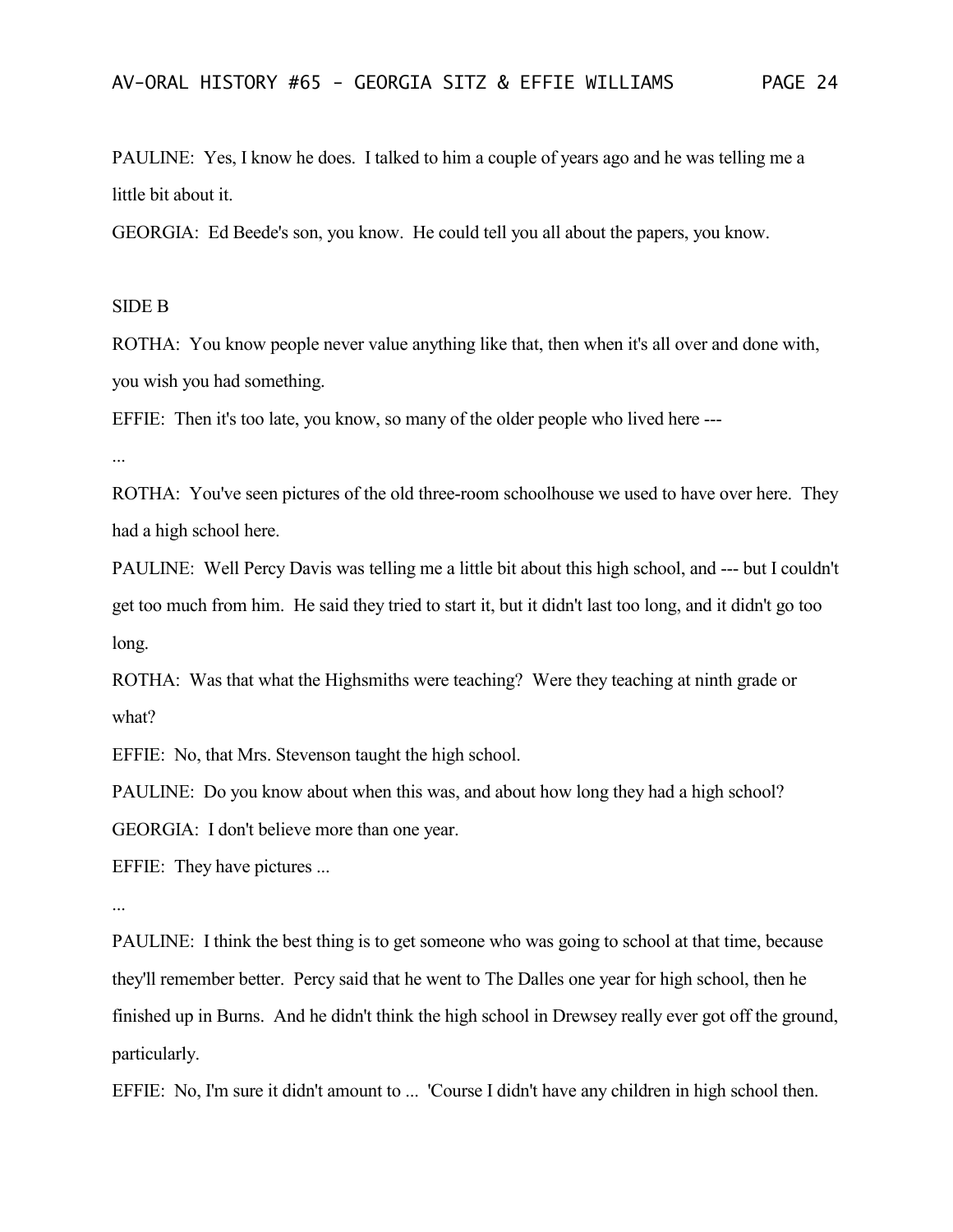ROTHA: See Lee was just in grade school when this picture was taken. I don't know how --- I guess Midge's picture was there too, Midge's and Lee's both were.

GEORGIA: We went for three months in the spring, and three months in the fall, I remember at Drewsey, didn't they?

EFFIE: Who?

GEORGIA: At Drewsey, they used to have just three months of school in the spring, and three in the fall, don't you remember? ... It's the longest term they had for a long time. I guess all the country schools ...

ROTHA: And what was the name of the Indian lady, Mom, that used to come down to see, come down, and I guess she used to wash clothes for you? Was that Bertha?

EFFIE: What?

GEORGIA: Bertha and Ida both used to work for us.

ROTHA: Now which one was it that passed away over here at the hospital?

EFFIE: Bertha.

ROTHA: And she was a 100 or something, wasn't she?

PAULINE: I don't remember.

GEORGIA: And George Washington was little, they used to grub willows for us, and they used to dig potatoes, you know. We used to raise so many potatoes. And the Indians would dig potatoes for us and grub willows.

EFFIE: The Indians cleared the sagebrush off of all the land on this upper ranch.

PAULINE: In other words, you hired him to do this.

EFFIE: Yes.

GEORGIA: Ida and Bertha, I guess they both did, didn't they?

ROTHA: Bertha was the one that was in the hospital across from Mom there, I think. And she was a 100 and something. ...

GEORGIA: And Billy Washington was their brother ...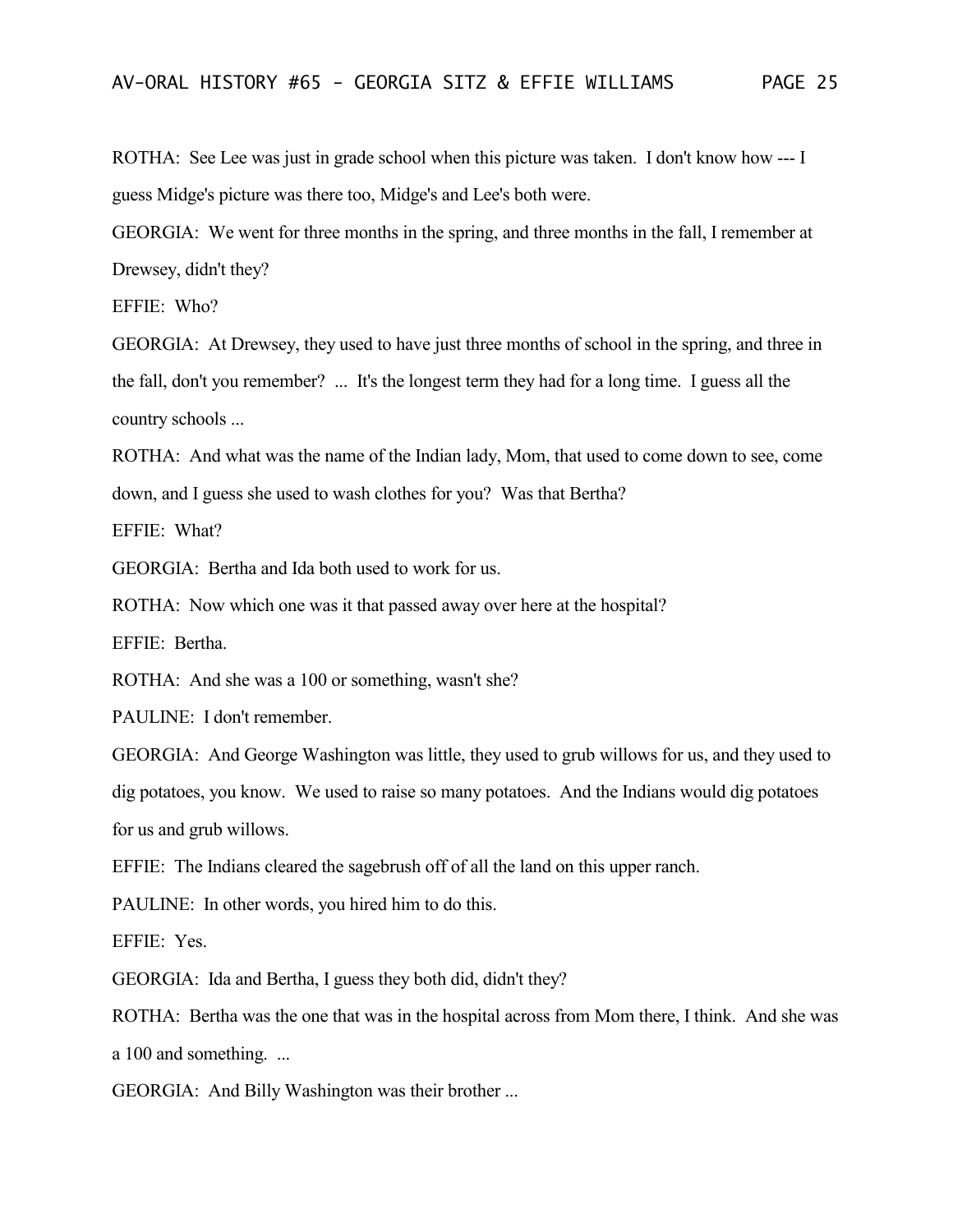ROTHA: I can remember, oh, I don't know, I couldn't have been, I guess I was around 14 or 15 when some of their descendants came back down here to see Mom. They wanted to come back and see my mother because, you know, just visit with her. You remember that, Mom?

EFFIE: Yes, I remember.

ROTHA: I don't remember what their names were though.

PAULINE: But they used to camp out above Drewsey here.

ROTHA: Right up past the "Y".

PAULINE: Uh huh. In tepees and ...

ROTHA: But there were, when you first came here, there were quite a lot of Indians around here then, weren't there? Remember the one that was drunk and fell off his horse down at the lower ranch?

EFFIE: And found him dead the next morning in the ditch.

ROTHA: And the other Indians were quite hostile, they thought that my dad was somehow to blame. He got drunk, come down and fell off and I guess froze to death. I don't know what happened to him. They weren't very friendly about it.

EFFIE: Well, the man that found him, you know, down at the --- they saw him there the evening before, the night before, sometime in the night anyway. He was off on his horse and they put him back on the horse, started him for Drewsey. But --- or told him to go to Drewsey, but the next morning when --- instead of going to town, I guess they tried to cross the bridge again and fell off his horse and killed him, froze to death.

GEORGIA: They used to like apples and watermelons, and we used to raise so many of those, you know, and they said they sure liked those. I know that Ida and Bertha, we had given them food, they liked food. They were pretty nice.

EFFIE: They used to go around places and chop wood for them, you know, for their meals. GEORGIA: These squaws would just sit down, out flat on the ground and dig potatoes. Used to raise --- used to supply Harney County with, you know, vegetables and fruits, you know. So the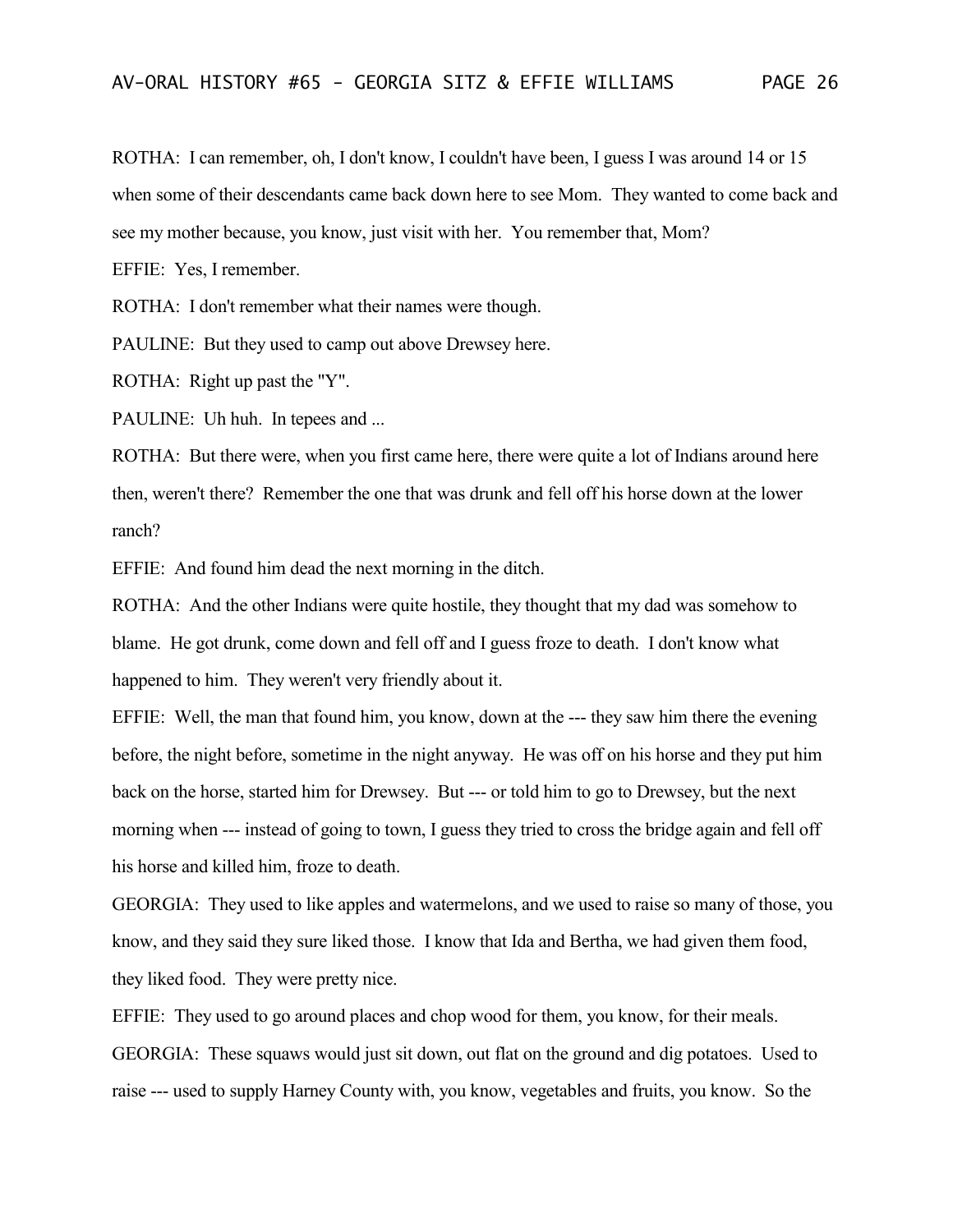Indians liked to do that, you know. Well, there aren't many left in Burns even now, are they? PAULINE: Well, not as many as there used to be. A lot of the older ones have left and gone. But I'm really glad to see some of these younger ones, they're really working to upgrade their living conditions and get a little better education for their children, and I'm really encouraged to see this. GEORGIA: Well, then they're helping the Indians a lot in Burns then, aren't they?

PAULINE: Yes, but I think what's happened is that the Indians themselves are trying to better themselves. This is going to make a difference, it really is.

GEORGIA: They didn't used to have any chance.

PAULINE: No, and they didn't seem to, didn't even try.

ROTHA: Now the ones at Warm Springs seem to be a different ...

PAULINE: Yes, in fact, you know, the Indian children that went to Madras High School when I was in high school were, you know, like student body presidents, and cheerleaders, you know, and things like this. And the Indian children here just --- they got so far in school and then dropped out. But I'm really glad to see some of the changes that are being made over there, and it's coming from the Indians themselves. Some of the mothers are working in the schools as teacher's aides in an effort to let children see, you know, that well, you know, there's my mother helping in school; school must be important because here's my mother here. And I think it's going to work.

ROTHA: And it's so wonderful that the townspeople are getting interested in ---

PAULINE: Well it's about time.

ROTHA: It really is. When you look over what they've done at Warm Springs, those Indians over there are really self-sufficient.

EFFIE: I suppose the children, well I know that they just grew up over there without any schooling whatever, you know.

GEORGIA: People didn't used to take any interest in them, did they? The white people didn't try to help them.

EFFIE: Well the Indians seem to be contented then. Don't know if they were or not.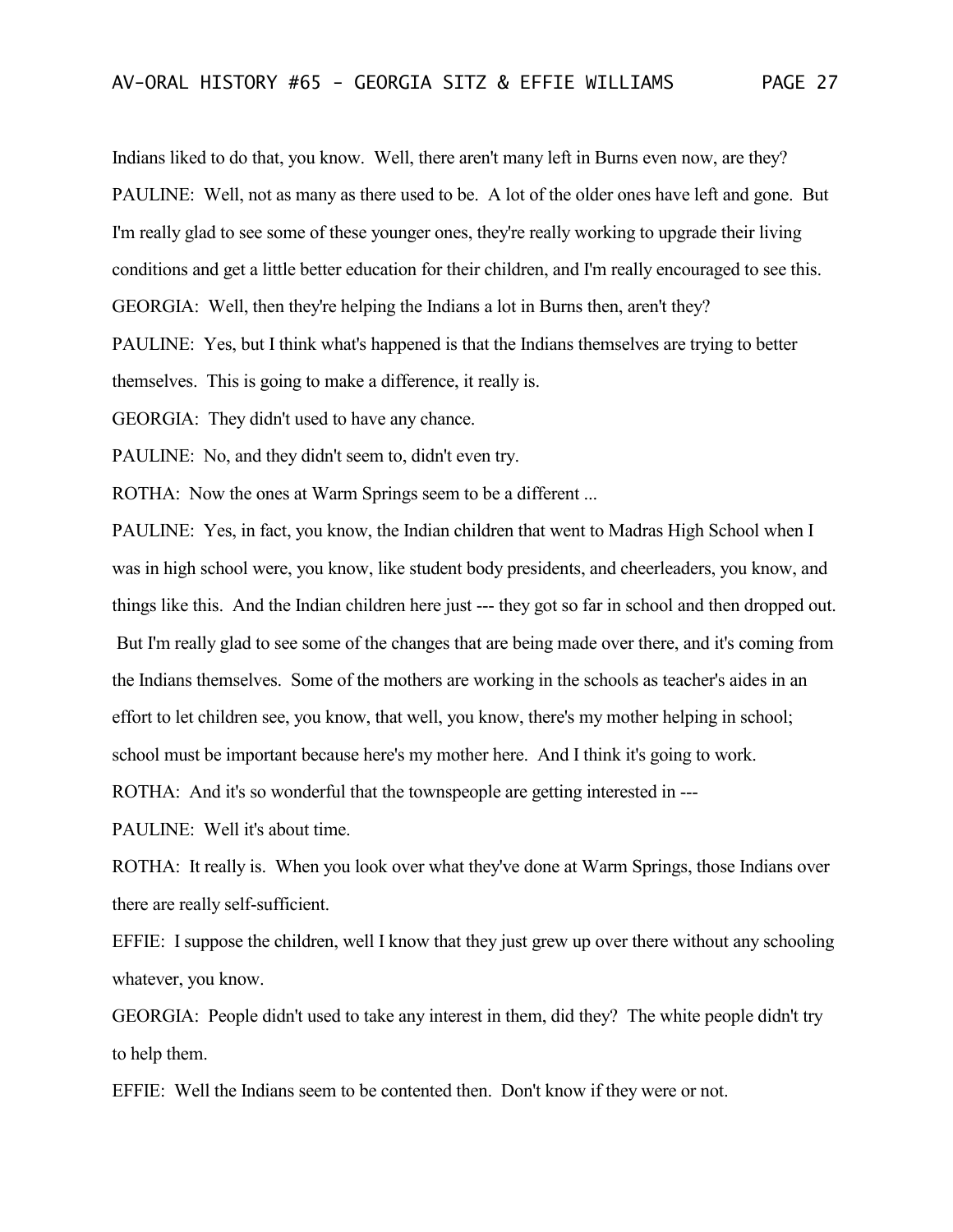PAULINE: Well of course they can't live anymore like they did then, either. They were more free then than they are now. You just can't go out and pitch a tepee anyplace anymore.

EFFIE: Well, no.

PAULINE: Can't live that way.

ROTHA: Like out at the Hot Springs where, that Uncle Lou had for a number of years, the Indians used to live out there. You'd find these bowls and mallets, and so many Indian things. And of course we didn't, any of us, appreciate it. And now I think all the rock hounds have picked them all up out there. Did Glenn ever salvage any; did he have some? Did Glenn ever get some? GEORGIA: We had some, yes, it seems to me ... It's too bad too, that people didn't save more of those. 'Course the rock hounds coming in took so many of them. Of course lots of arrowheads and everything.

PAULINE: Well this is something. When I was a kid we never looked for arrowheads --- never thought anything about it. And now we get in the car on Sunday and go out, you know, and just lope through the sagebrush ... and I think if we had looked when I was a kid we might have half a chance of really finding some out there.

ROTHA: They claim, though, that the best way is to find places where you think they possibly have lived and then dig down. They say that sometimes you dig down several feet, you know, down through the soil, to find these things. But I just think out there at the Hot Springs they were plentiful, you know, and we just didn't appreciate it.

GEORGIA: It's too bad, isn't it, one just didn't realize, think about these things. This swimming pool out there was quite a place.

ROTHA: Yes, that was. That was really something.

GEORGIA: Out by the Hot Springs, you know.

PAULINE: Now this is --- you're talking about out by Crane?

ROTHA: No, no, there was a hot springs here. You went up past O'Toole's, went out from Drewsey like you were going up the market road, and where the road forks it goes out by O'Toole's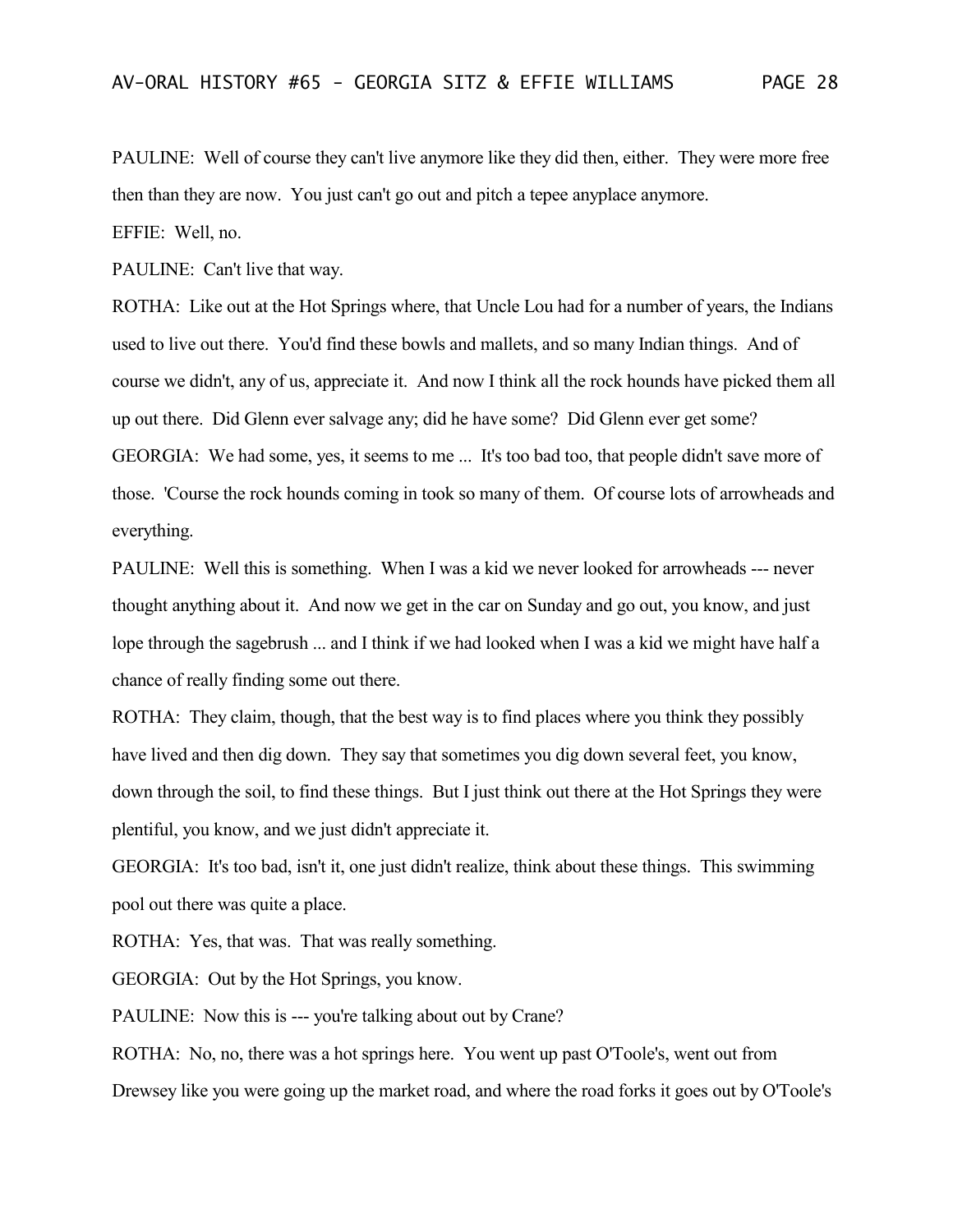and you went across the bridge there. Was that Stinkingwater Creek Aunt Georgia, where that bridge was?

GEORGIA: Yeah.

ROTHA: And then you went around the corner, and then you went through ... And Uncle Lou grew watermelon, cantaloupe and strawberries out there. See it was alkali water, hot water. GEORGIA: I used to put up so many strawberries.

ROTHA: And you had a hot swimming pool ... People used to come there to swim, so many people.

GEORGIA: That's where I learned to swim.

ROTHA: It was about six miles from here, but everybody would go out about --- almost every night. And we used to go out when we were haying, go out there to swim. It was wonderful. And Uncle Lou had a green thumb; he could just grow about anything, and enjoyed it.

GEORGIA: He liked to do that ...

ROTHA: We had quite a large swimming pool, and we had it boarded up on the sides, excavated it, and had boards on the sides. And then I guess it was just sandy bottom, wasn't it? And the water was so hot ---

GEORGIA: Yes, I know. They say they are good for medical --- They had a hot springs down at ... ROTHA: Well down at Vale, too.

GEORGIA: Yeah, there's some around --- Yeah, I'm getting so I can't think. But if you go there for rheumatism or anything like that, hot baths, you know, and everything. Had bathtubs in the **bathhouses** 

ROTHA: I think Uncle Lou cleaned it once a week, wasn't it, and when he first turned the water in ... he kept it closed for a couple of days there until it cooled off.

PAULINE: Too hot ---

ROTHA: Well, even if it wasn't too warm it was weakening, you know, warm mineral water. GEORGIA: Now it used to be big crowds, they'd come up from everywhere to swim there, you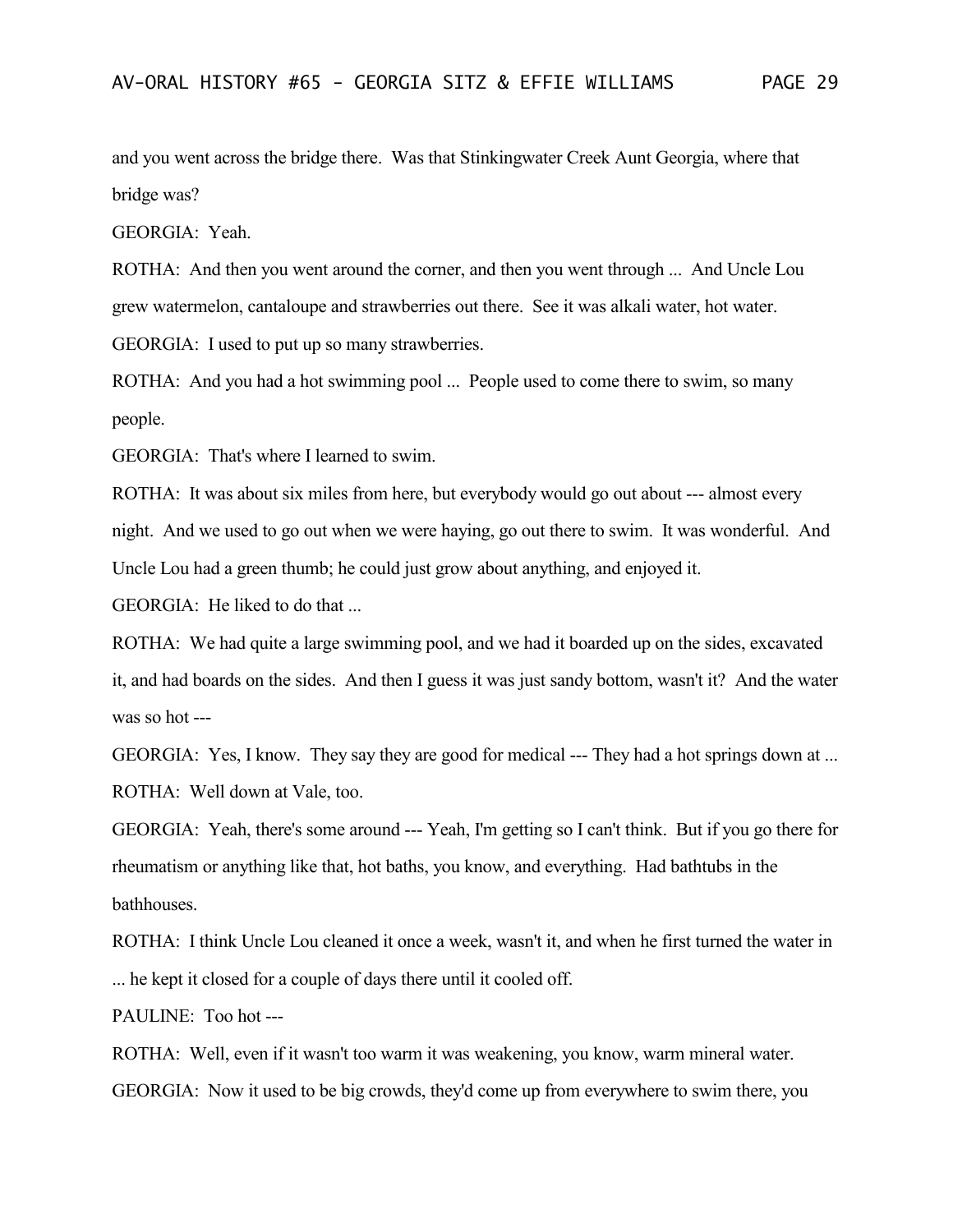know.

PAULINE: Is it --- is there any ---

GEORGIA: No, it's gone away now. I don't know; the pool washed out the boards. Nobody to take care of it, I guess. ...

ROTHA: Did Uncle Lou put that reservoir in there too?

GEORGIA: Yes. ...

PAULINE: You speak of Uncle Lou, which ---

GEORGIA: That's my husband.

PAULINE: That's your husband.

GEORGIA: Lewis Sitz.

PAULINE: Okay.

ROTHA: He was Uncle Lou to all of us. My Aunt Georgia and Uncle Lou, and her family, and my mother, I mean our family, they spent almost every Sunday together, didn't we? Kinda grew up together.

PAULINE: I'm trying to keep this straight, otherwise I'll have, you know, like three or four different people doing something that really only one person did. ...

GEORGIA: I don't know if any of your folks were --- maybe some of you were --- I don't know whether --- they perhaps ... they would remember out at the swimming pool.

ROTHA: I just wish that, you know, that you could have come around when my dad was still alive, and he could have told you more ---

GEORGIA: He knew so many Indians.

PAULINE: Well, I hope by talking to Velfa Richardson, I think, said that she thought she could tell me some, that they had the stage for a while.

GEORGIA: Who was that?

PAULINE: Velfa Richardson.

GEORGIA: Oh.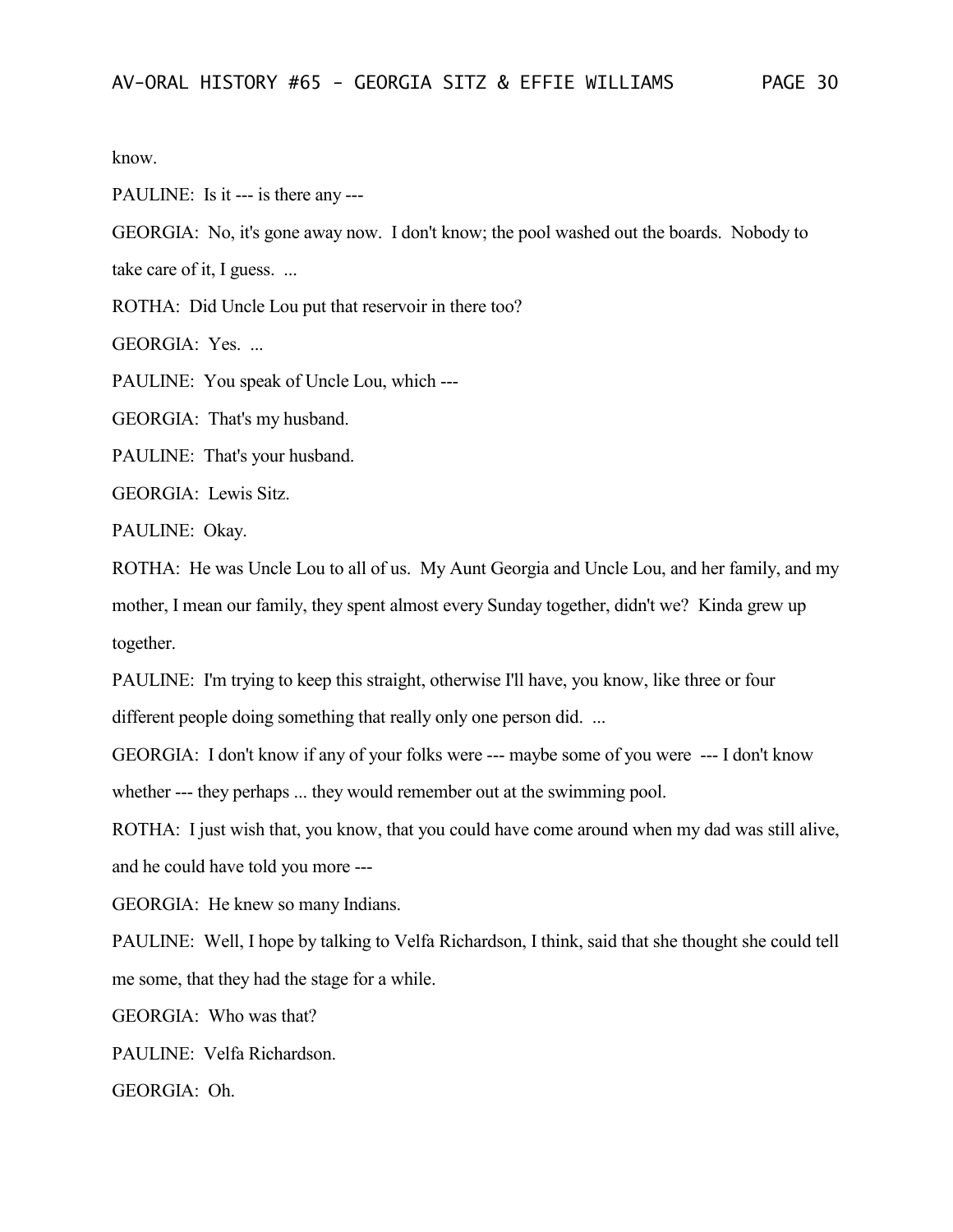## ROTHA: Oh.

PAULINE: I think it is --- so I'm, hoping, you know, to be able to get more information on this.

ROTHA: Mom, do you remember how many years Granddad ran --- operated the stage from Burns

to Ontario?

EFFIE: No, I don't know.

ROTHA: And you don't know ---

EFFIE: He had passed away when I come ...

ROTHA: He was passed way when he was just a young man.

PAULINE: And the two sons continued?

ROTHA: No, just Dad. Was Uncle Hyde in on it too? Just Dad?

PAULINE: Let me go back to my notes ...

GEORGIA: How many years was he manager on the stage line?

EFFIE: Just one contract, I think.

GEORGIA: At the time I came out here ...

ROTHA: What was Granddad's first name? Was it Hiram?

GEORGIA: I think so.

ROTHA: Hiram.

PAULINE: And Frank, and Addison was a ---

GEORGIA: Holloday.

PAULINE: Holloday, yeah.

GEORGIA: Frank and Ad were Hollodays. Hiram ...

ROTHA: ... and about carrying the mail when he was 16, and that was down across Arizona. It

was at nighttime, and how the rattlesnakes would sing.

PAULINE: Oh, my goodness.

ROTHA: And he said it was just a regular chorus, you know, just singing al the time, and that was at night. I suppose he was carrying the mail for his dad, or did he ... 16 ...